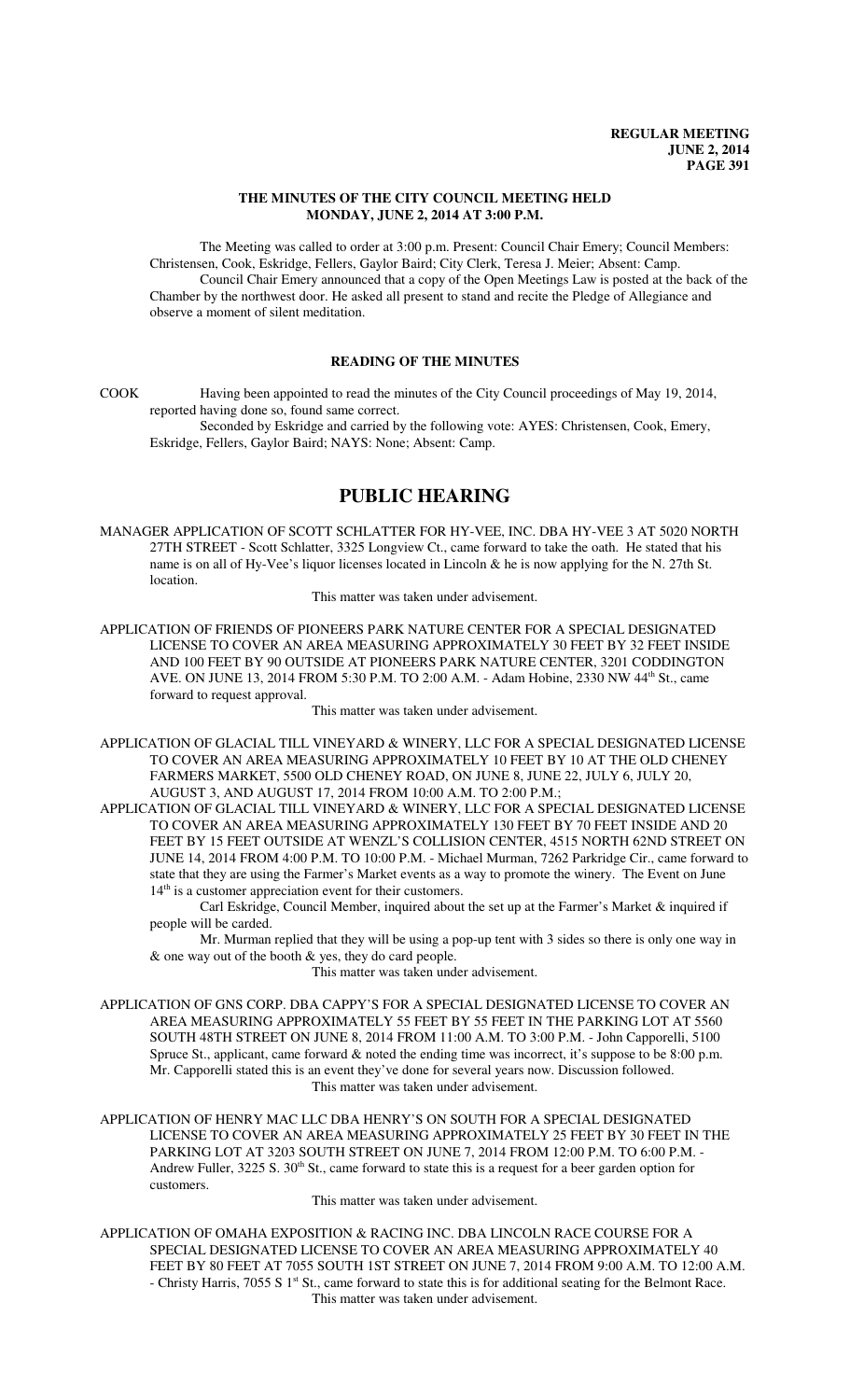COMP. PLAN CONFORMANCE NO. 14008 - APPROVING THE WEST VAN DORN REDEVELOPMENT PLAN FOR DEVELOPMENT OF APPROXIMATELY 289 ACRES OF PROPERTY GENERALLY LOCATED BETWEEN CALVERT ST. ON THE SOUTH, ROSE ST. ON THE NORTH, 1ST ST. ON THE WEST AND S. 4TH ST. ON THE EAST. (RELATED ITEMS: 14R-138, 14-55); CHANGE OF ZONE 14008 - APPLICATION OF SPEEDWAY PROPERTIES FOR A CHANGE OF ZONE FROM I-1 INDUSTRIAL DISTRICT TO I-1 INDUSTRIAL DISTRICT PUD, ON PROPERTY

GENERALLY LOCATED AT PARK BLVD. AND VAN DORN ST., AND APPROVING A DEVELOPMENT PLAN WITH MODIFICATIONS TO THE ZONING ORDINANCE, LAND SUBDIVISION ORDINANCE AND DESIGN STANDARDS TO ALLOW AN INDOOR SPORTS FACILITY AND OUTDOOR SOCCER FIELDS, WITH FUTURE SHOPS AND RETAIL, AND THE SALE OF ALCOHOLIC BEVERAGES FOR CONSUMPTION ON THE PREMISES ON THE UNDERLYING I-1 ZONING DISTRICT. (RELATED ITEMS: 14R-138, 14-55) - Dave Landis, Director of Urban Development, came forward. Inside this area are 2 things we really wish to accomplish. First is a list of general suggestions which include public infrastructure, roads, sidewalks, utilities, & park improvements. The redevelopment agreement will be coming next week.

Derek Zimmerman, Baylor Evnan Law Firm, 1248 O St, Suite 600, came forward in support of both items. This is a multi-use sports complex with 10 outdoor soccer fields, one of which is a championship field with artificial turf, indoor soccer fields, indoor meeting space, indoor trampoline center, indoor basketball space which can double as reception space, & some retail. Project is in 2 phases. Phase 1 is everything but retail portion. The PUD does have a private street system which services the entire development. There will be access easements for the private roadway. The property is in the floodplain which they are bringing out of with a no net rise. Parking is always an issue. Propose 60 stalls per field, 1 stall per 300 sq. feet of indoor square footage & then an overall 50% reduction of that to take into account the non concurrent uses. There are 585 stalls required, however, we are allowing 799 parking stalls in Phase 1. In Phase 2, there are 39 required. We are constructing 198. Regarding alcohol sales, there will be no alcohol sales during youth events whether they are indoors or outdoors. Discussion followed.

Rick Peo, Asst. City Attorney, came forward to explain that Planned Unit Development is essentially it's own change of zone so it doesn't have to follow the underlying zoning. The original proposal was to make it a permitted use. If they wish to amend the PUD to specifically say that alcohol is a special permitted use, that can either be put in the ordinance itself as part of the PUD or it can be in an attachment to the Redevelopment Agreement which is more detailed than the ordinance. Discussion followed.

Terry Pope Gonzalez,  $349 S$ . 1st St., came forward with concerns about alcohol at youth sporting events.

This matter was taken under advisement.

APPROVING A REAL ESTATE SALES AGREEMENT BETWEEN THE CITY OF LINCOLN AND STANLEY JOU FOR THE SALE OF CITY OWNED PROPERTY GENERALLY LOCATED AT 639 N. 27TH ST. - Dave Landis, Director of Urban Development, came forward. The City purchased this land in 2010 at the behest of the N. 27<sup>th</sup> Business Assoc. & the Harley Neighborhood Assoc. We purchased it for about \$90,000. Mr. Jou has approached us & we've agreed to sell it for \$48,000. One of the motivations we have is to get it back on the public tax rolls. Secondly, when you have a commercial property of this dimension, it creates a rationale to at some point take down this building & have a more complex, fuller, denser, complete commercial property. Our most motivating feature is this, we're selling it without taking access on this piece of property. Mr. Jou will use his existing access points.

Robin Eschliman, 7341 S. 35<sup>th</sup> St., Commercial Real Estate Agent representing Stanley Jou., came forward to state they made an offer based on fair market value. However, because of the higher price the City had to pay to purchase this property, the City did make some unusual conditions. We were not allowed to do an environmental study or an engineering study...some of the things you usually see when purchasing property. Stated her client is taking a risk. Complimented the City's website on surplus property. Discussion followed.

This matter was taken under advisement.

APPLICATION OF D.O. & J.O. INC. DBA O'ROURKE'S TAVERN FOR A SPECIAL DESIGNATED LICENSE TO COVER AN AREA MEASURING APPROXIMATELY 160 FEET BY 175 FEET AND 160 FEET BY 40 FEET INSIDE AND 295 FEET BY 230 FEET OUTSIDE AT FRONTIER HARLEY-DAVIDSON, 205 N.W. 40TH STREET ON JUNE 7, 2014 FROM 5:30 P.M. TO 12:00 A.M. - Trent Fellers, Council Member, moved to reopen the Public Hearing on this item.

Seconded by Christensen and carried by the following vote: AYES: Christensen, Cook, Emery, Eskridge, Fellers, Gaylor Baird; NAYS: None; ABSENT: Camp.

Doug McLease, 2600 Jamie Ln., came forward to request approval of this license. This matter was taken under advisement.

TEXT AMENDMENT 14003 - AMENDING CHAPTER 27.63 OF THE LINCOLN MUNICIPAL CODE BY AMENDING SECTION 27.63.130 TO CLARIFY THAT THE SECTION APPLIES ONLY TO OUTDOOR RECREATIONAL FACILITIES, TO PROVIDE THAT THE PLANNING COMMISSION MAY ESTABLISH PARKING REQUIREMENTS FOR SUCH OUTDOOR RECREATIONAL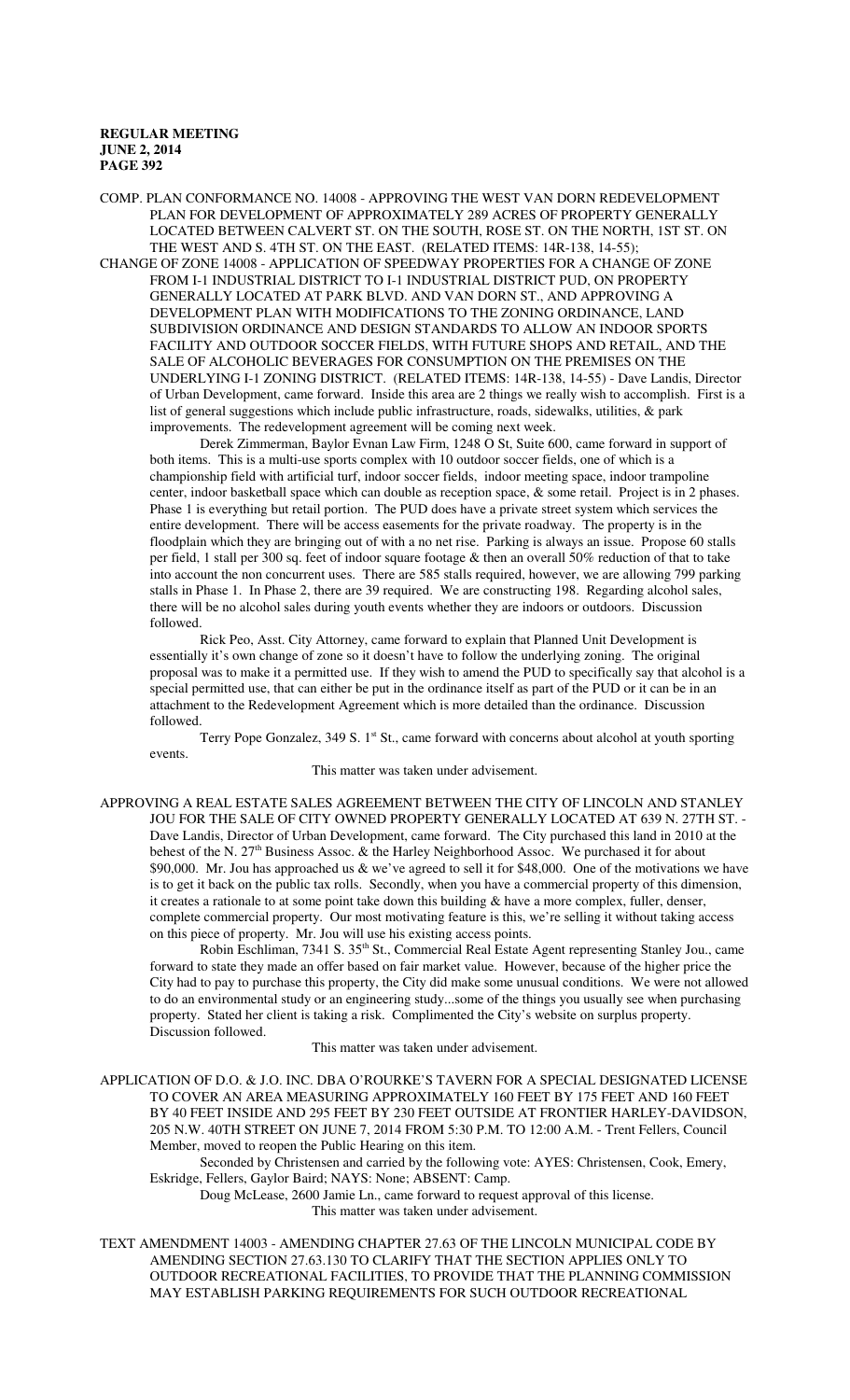FACILITIES AND PROVIDING THAT, AS PART OF THE SPECIAL PERMIT FOR AN OUTDOOR RECREATIONAL FACILITY, THE PLANNING COMMISSION MAY, SUBJECT TO SECTION 27.63.680, PERMIT THE SALE OF ALCOHOLIC BEVERAGES FOR CONSUMPTION ON THE PREMISES AS AN ACCESSORY USE; AND AMENDING SECTION 27.63.680 TO ALLOW THE SALE OF ALCOHOLIC BEVERAGES FOR CONSUMPTION ON THE PREMISES AS AN ACCESSORY USE. (5/19/14 - CON'T P.H. W/ ACTION TWO WEEKS TO 6/2/14);

SPECIAL PERMIT 1662A - APPLICATION OF STAR CITY OPTIMIST YOUTH FOUNDATION TO AMEND THE SITE PLAN FOR A RECREATIONAL FACILITY, TO CHANGE THE HOURS OF OPERATION AND TO ALLOW THE SALE OF ALCOHOL FOR CONSUMPTION ON THE PREMISES, ALONG WITH A REQUESTED WAIVER TO MODIFY THE SIDE AND FRONT YARD SETBACKS ON PROPERTY GENERALLY LOCATED AT S. FOLSOM ST. AND W. PIONEERS BOULEVARD. (5/19/14 - CON'T P.H. W/ ACTION 2 WEEKS TO 6/2/14) - Rick Peo, City Attorney, came forward to explain Motion to Amend #1.

Terry Pope Gonzalez,  $349 S$ . 1st St., came forward with concerns about enforcement of the alcohol at these sites.

Kent Seacrest, 1111 Lincoln Mall, came forward representing applicant  $\&$  stated they have reviewed the Motion to Amend & are in support. If one of the 10 fields has a youth event, none of the other fields will be able to have alcohol. Discussion followed.

Leirion Gaylor Baird, Council Member, requested the Planning Director come forward & talk about the implications he might see in the Planning Dept. given that Staff had to work to develop it  $\&$ Planning Commission has a role here as well.

Marvin Krout, Planning Director, came forward to state that by approving the individual requests for alcohol as part of outdoor recreation, you are establishing some principals by which we & the Planning Commission will judge other cases in the future. We like to be consistent. Special Permits are revocable. Zoning enforcement is very difficult. Discussion followed.

Terry Pope Gonzalez, 349 S. 1<sup>st</sup> St., came forward to state she was surprised no law enforcement was present. Stated she believed Council was moral compass. Stated she does not believe alcohol needs to be there.

Mr. Seacrest came forward to reiterate they are not serving alcohol at youth events. This matter was taken under advisement.

# **COUNCIL ACTION**

## **REPORTS OF CITY OFFICERS**

APPROVING AN AGREEMENT BETWEEN THE CITY OF LINCOLN, ON BEHALF OF THE LINCOLN-LANCASTER COUNTY HEALTH DEPARTMENT, AND SAFE KIDS WORLDWIDE FOR A BROAD-BASED COMMUNITY COALITION TO REDUCE UNINTENTIONAL CHILDHOOD INJURIES FOR A TERM OF JULY 1, 2014 THROUGH JUNE 30, 2018 - PRIOR to reading:

FELLERS Moved Motion To Amend #1 to amend Bill No. 14R-139 in the following manner:

1. Add to the list of Attachments on page 8 of the Safe Kids Worldwide Coalition Agreement attached to Bill No. 14R-139 the following: Attachment E - Roles and Responsibilities. 2. Accept Attachment E attached hereto as part of the Safe Kids Worldwide Coalition Agreement.

Seconded by Christensen & carried by the following vote: AYES: Christensen, Cook, Emery, Eskridge, Fellers, Gaylor Baird; NAYS: None; ABSENT: Camp.

CLERK Read the following resolution, introduced by Roy Christensen, who moved its adoption: A-88280 BE IT RESOLVED by the City Council of the City of Lincoln, Nebraska:

That the attached Agreement between the City of Lincoln on behalf of the Lincoln-Lancaster County Health Department and Safe Kids Worldwide for a broad-based community coalition to reduce unintentional childhood injuries for a term of July 1, 2014 through June 30, 2018, in accordance with the terms, conditions and assurances contained in said Agreement is hereby approved and the Mayor is hereby authorized to execute the Agreement on behalf of the City.

The City Clerk is directed to return an executed copy of the Agreement to Judy Halstead, Director of the Lincoln Lancaster County Health Department.

Introduced by Roy Christensen Seconded by Fellers & carried by the following vote: AYES: Christensen, Cook, Emery, Eskridge, Fellers, Gaylor Baird; NAYS: None; ABSENT: Camp.

APPROVING AMENDMENT NO. 3 TO A SERVICES CONTRACT BETWEEN THE NEBRASKA DEPARTMENT OF HEALTH AND HUMAN SERVICES AND THE LINCOLN-LANCASTER COUNTY HEALTH DEPARTMENT FOR HOME VISITATION SERVICES TO CHILDREN, FAMILIES AND YOUTH, TO EXTEND THE AGREEMENT FOR A THREE MONTH TERM - CLERK read the following resolution, introduced by Roy Christensen, who moved its adoption:

A-88281 BE IT RESOLVED by the City Council of the City of Lincoln, Nebraska: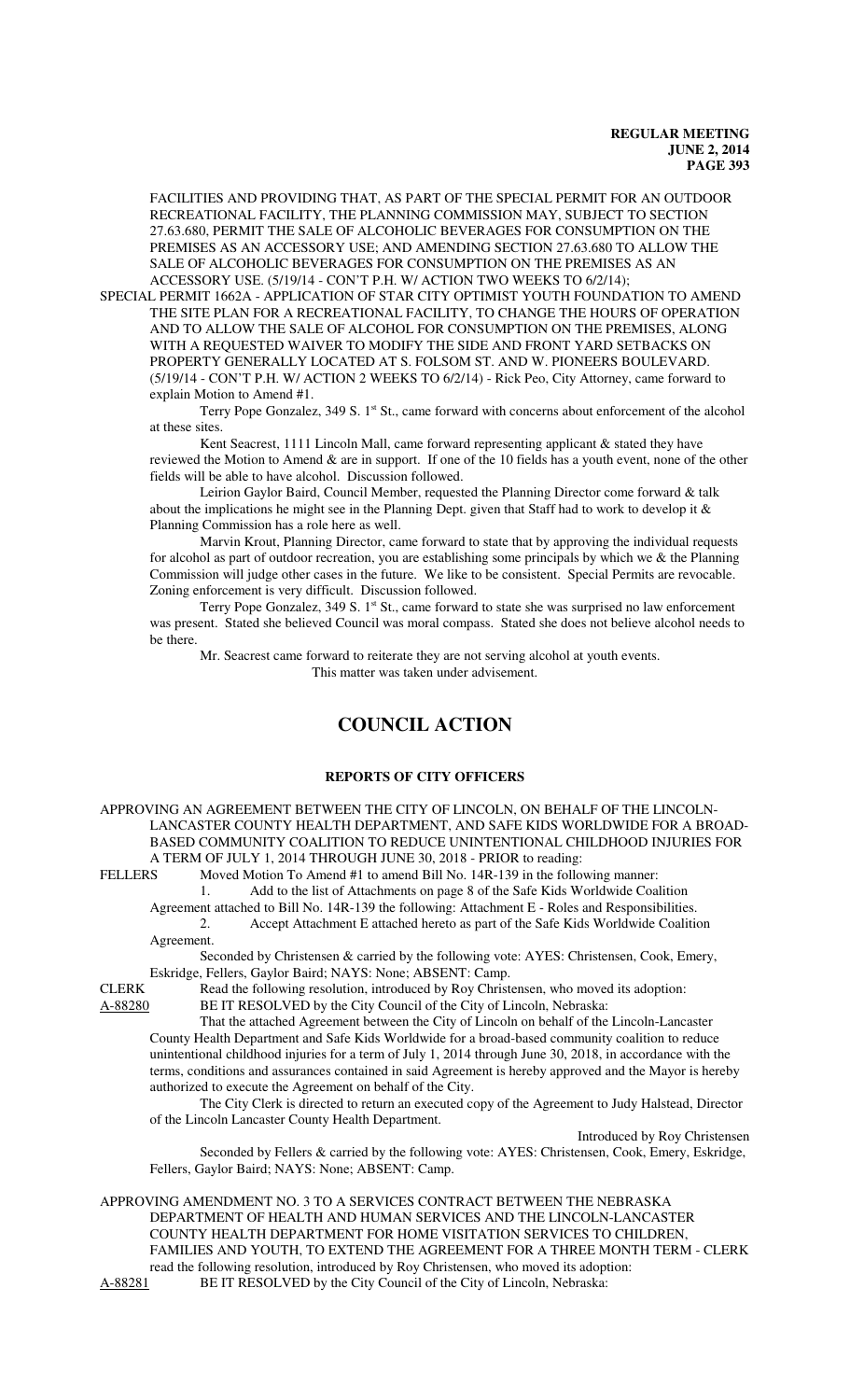set.

That the attached Amendment No. 3 to a Services Contract between the City of Lincoln on behalf of the Lincoln-Lancaster County Health Department and the Nebraska Department of Health and Human Services for home visitation services to children, families and youth, to extend the term of the Agreement for a three month period, in accordance with the terms and conditions contained in said Amendment No. 3 is hereby approved and the Mayor is hereby authorized to execute the Amendment No. 3 on behalf of the City.

The City Clerk is directed to return an executed copy of the Amendment No. 3 to Judy Halstead, Director of the Lincoln Lancaster County Health Department.

Introduced by Roy Christensen

Seconded by Fellers & carried by the following vote: AYES: Christensen, Cook, Emery, Eskridge, Fellers, Gaylor Baird; ABSENT: Camp.

# APPOINTING PHILLIP NALLEY TO THE AIR POLLUTION ADVISORY BOARD FOR A TERM EXPIRING SEPTEMBER 1, 2016 - CLERK read the following resolution, introduced by Roy Christensen, who moved its adoption:<br>A-88282 BE

BE IT RESOLVED by the City Council of the City of Lincoln, Nebraska: That the appointment of Phillip Nalley to the Air Pollution Advisory Board for a term expiring September 1, 2016, is hereby approved.

Introduced by Roy Christensen

Seconded by Fellers & carried by the following vote: AYES: Christensen, Cook, Emery, Eskridge, Fellers, Gaylor Baird; NAYS: None; ABSENT: Camp.

- CLERK'S LETTER AND MAYOR'S APPROVAL OF RESOLUTIONS AND ORDINANCES PASSED BY THE CITY COUNCIL ON MAY 12, 2014 - CLERK presented said report which was placed on file in the Office of the City Clerk. **(27-1)**
- CLERK'S LETTER AND MAYOR'S APPROVAL OF RESOLUTIONS AND ORDINANCES PASSED BY THE CITY COUNCIL ON MAY 19, 2014 - CLERK presented said report which was placed on file in the Office of the City Clerk. **(27-1)**
- LINCOLN ELECTRIC SYSTEM APRIL 2014 FINANCIAL & OPERATING STATEMENT CLERK presented said report which was placed on file in the Office of the City Clerk. **(40)**

LINCOLN ELECTRIC SYSTEM QUARTERLY FINANCIAL REPORT FIRST QUARTER 2014, JANUARY - MARCH - CLERK presented said report which was placed on file in the Office of the City Clerk. **(40)**

## **PETITIONS & COMMUNICATIONS**

SETTING THE HEARING DATE OF MON., JUNE 16, 2014 AT 3:00 P.M. ON THE APPLICATION OF EIGER CORP. DBA PRAIRIE LAKE MOBIL FOR AN EXPANSION OF THEIR LICENSED PREMISE AT 8600 AMBER HILL COURT - CLERK read the following resolution, introduced by Jonathan Cook, who moved its adoption:

A-88283 BE IT RESOLVED by the City Council, of the City of Lincoln, that a hearing date is hereby set for Monday, June 16, 2014, at 3:00 p.m. or as soon thereafter as possible in the City Council Chambers, County-City Building, 555 S. 10th St., Lincoln, NE for the application of Eiger Corp. dba Prairie Lake Mobil for an expansion of their licensed premise area from 80' X 57' to an area approx 120' X 44' at 8600 Amber Hill Ct.

If the Police Dept. is unable to complete the investigation by said time, a new hearing date will be

#### Introduced by Jonathan Cook

Seconded by Christensen & carried by the following vote: AYES: Christensen, Cook, Emery, Eskridge, Fellers, Gaylor Baird; NAYS: None; ABSENT: Camp.

SETTING THE HEARING DATE OF MON., JUNE 16, 2014 AT 3:00 P.M. ON THE MANAGER APPLICATION OF GREG FRIESEN FOR MY PIEZANO'S LLC DBA PIEZANO'S AT 2740 SOUTH

ST. - CLERK read the following resolution, introduced by Jonathan Cook, who moved its adoption:<br>A-88284 BE IT RESOLVED by the City Council, of the City of Lincoln, that a hearing date is hereb BE IT RESOLVED by the City Council, of the City of Lincoln, that a hearing date is hereby set

for Monday, June 16, 2014 at 3:00 p.m. or as soon thereafter as possible in the City Council Chambers, County-City Building, 555 S. 10th St., Lincoln, NE for the Manager Application of Greg Friesen for My Piezano's LLC dba Piezanos located at 2740 South Street.

If the Police Dept. is unable to complete the investigation by said time, a new hearing date will be set.

## Introduced by Jonathan Cook

Seconded by Christensen & carried by the following vote: AYES: Christensen, Cook, Emery, Eskridge, Fellers, Gaylor Baird; NAYS: None; ABSENT: Camp.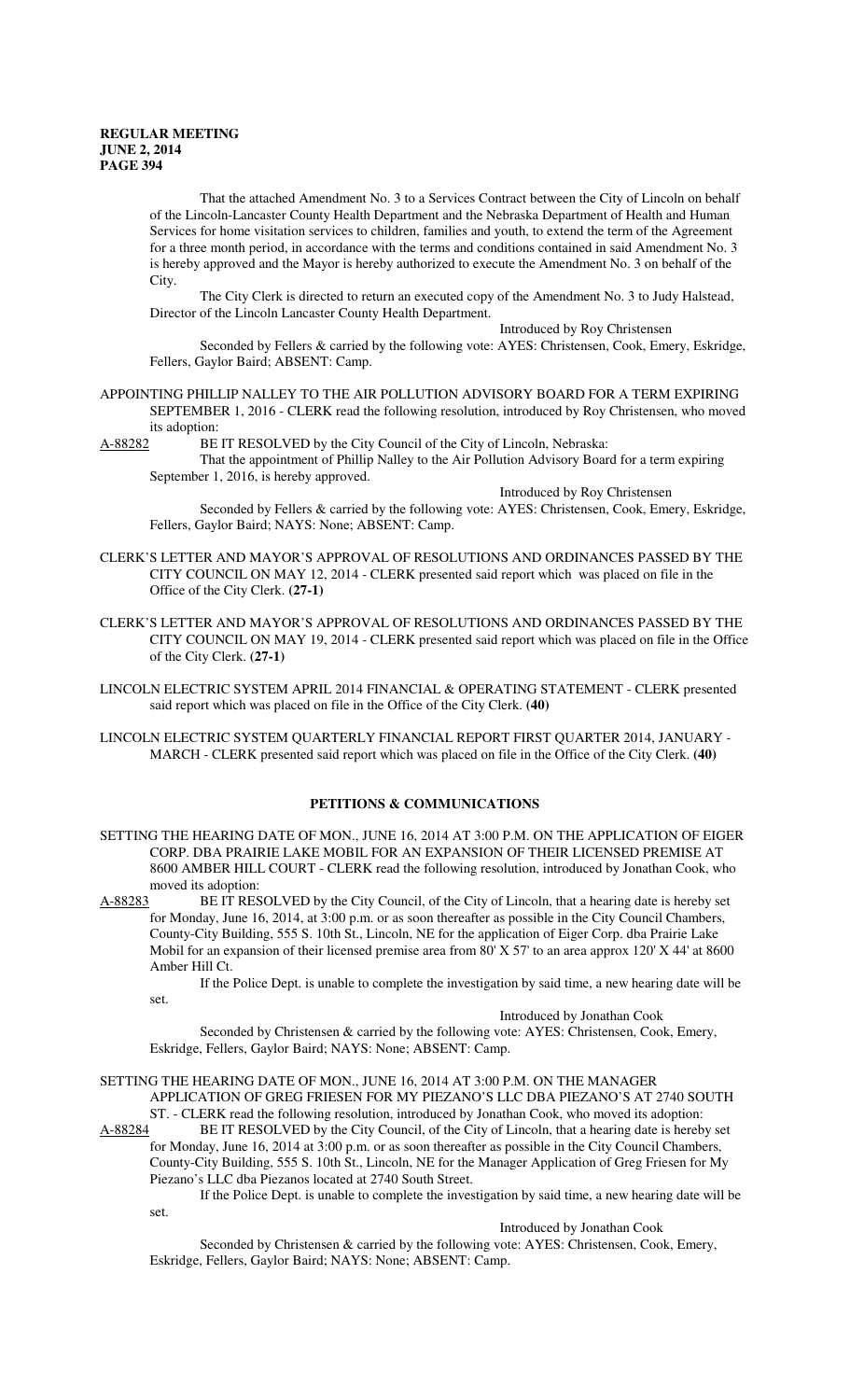SETTING THE HEARING DATE OF MON., JUNE 16, 2014 AT 3:00 P.M. ON THE MANAGER APPLICATION OF ELIZABETH NORRIS FOR DHABS LLC DBA BARRYMORE'S AT 124 N 13TH

ST. - CLERK read the following resolution, introduced by Jonathan Cook, who moved its adoption:<br>A-88285 BE IT RESOLVED by the City Council, of the City of Lincoln, that a hearing date is hereb BE IT RESOLVED by the City Council, of the City of Lincoln, that a hearing date is hereby set for Monday, June 16, 2014 at 3:00 p.m. or as soon thereafter as possible in the City Council Chambers, County-City Building, 555 S. 10th St., Lincoln, NE for the Manager Application of Elizabeth Norris for DHABS LLC dba Barrymore's located at 124 N 13th Street.

If the Police Dept. is unable to complete the investigation by said time, a new hearing date will be set.

Introduced by Jonathan Cook

Seconded by Christensen & carried by the following vote: AYES: Christensen, Cook, Emery, Eskridge, Fellers, Gaylor Baird; AYES: None; ABSENT: Camp.

#### SETTING THE HEARING DATE OF MON., JUNE 16, 2014 AT 3:00 P.M. ON THE MANAGER APPLICATION OF SUSANTHA WEERASINGHE FOR SWIG LLC DBA 9 SOUTH CHARGRILL AT 844 SOUTH ST. - CLERK read the following resolution, introduced by Jonathan Cook, who moved its adoption:

A-88286 BE IT RESOLVED by the City Council, of the City of Lincoln, that a hearing date is hereby set for Monday, June 16, 2014 at 3:00 p.m. or as soon thereafter as possible in the City Council Chambers, County-City Building, 555 S. 10th St., Lincoln, NE for the Manager Application of Susantha Weerasinghe for Swig LLC dba 9 South Chargrill located at 844 South Street.

If the Police Dept. is unable to complete the investigation by said time, a new hearing date will be set.

#### Introduced by Jonathan Cook

Seconded by Christensen & carried by the following vote: AYES: Christensen, Cook, Emery, Eskridge, Fellers, Gaylor Baird; NAYS: None; ABSENT: Camp.

INFORMAL PETITION TO CREATE AN ALLEY-REPAVING DISTRICT IN THE ALLEY WAY THAT RUNS EAST AND WEST, BETWEEN 16TH & 17TH ST. AND BETWEEN E & F ST., SUBMITTED BY WALTER MALSON - CLERK presented said petition which was referred to the Public Works & Utilities Department.

#### PLACED ON FILE IN THE OFFICE OF THE CITY CLERK:

Administrative Amendment No. 14027 to Pre-Existing Special Permit No. 14007 requested by Temple Baptist Church approved by the Planning Director on May 20, 2014 to add a 24 foot by 40 foot garage to the parking lot on property generally located at S. 51st St. and Randolph St. Administrative Amendment No. 14033 to Use Permit No. 14001 requested by Rega Engineering approved

by the Planning Director on May 23, 2014 to remove specific notes limiting the ground sign to 32 square feet and 8 feet tall and to revise note 17 to state that signs shall be per Chapter 27.69 LMC, signs on poles are prohibited, on property generally located at Stephanie Lane and Pine Lake Rd.

## REFERRED TO THE PLANNING DEPARTMENT:

Text Amendment No. 14004 requested by ESP, Inc., amending Title 27 of the Lincoln Municipal Code by amending Section 27.63.320 relating to special permits to allow community unit plans in the R-7 and R-8 zoning districts by special permit; amending Section 27.65.020 (Community Unit Plan Requirements) to allow community unit plans in the R-7 and R-8 zoning districts and providing for the calculation of the maximum permitted density thereof; amending the catchhead of Section 27.65.070 to reflect its applicability to community unit plans in the R-7 and R-8 zoning districts; amending Section 27.65.090 relating to parking within community unit plans to allow the City Council to adjust the location of required parking and to reduce the amount of required parking, except for dwellings for nonrelated persons, when justified; amending Section 27.67.040 to establish the parking requirement for Dwellings for Nonrelated Persons for four to six persons living as a single housekeeping unit permitted under a community unit plan as one space per resident; amending Section 27.67.065 to delete special parking requirements for community unit plans; and repealing Sections 27.63.320, 27.65.020, 27.65.070, 27.65.090, 27.67.040, and 27.67.065 of the Lincoln Municipal Code as hitherto existing.

Text Amendment No. 14005 requested by ESP, Inc., an amendment to Section 1.1 of Chapter 3.35, Design Standards for Community Unit Plans, to provide maximum density standards for the R-7 and R-8 Residential Zoning Districts and to provide for the calculation of a total maximum density and maximum cluster density for dwelling units when the property within the boundaries of a C.U.P. includes property located in more than one residential zoning district.

Change of Zone No. 04075E requested by Olsson Associates, to amend the Village Gardens Planned Unit Development by expanding the boundary by approximately 34 acres; with a change of zone from AG Agricultural District to R-3 Residential District PUD; for a Planned Unit Development District designation of said property; and for a development plan which proposes modifications to the Zoning Ordinance and Land Subdivision Ordinance to allow an elderly and retirement housing facility and an additional 92 single-family dwelling lots on the underlying R-3 zoned area, on property generally located at South 63rd Street and Yankee Hill Road.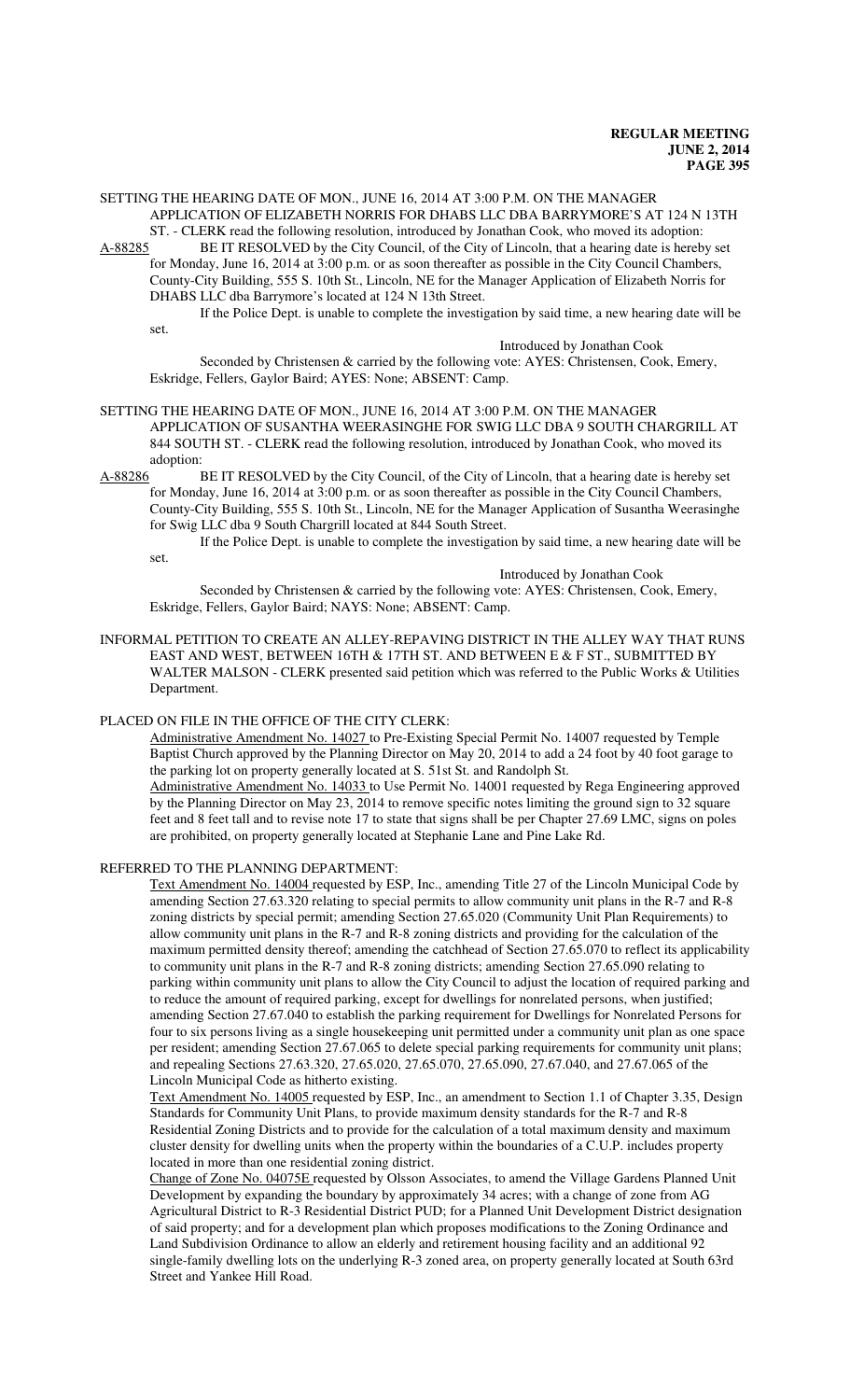Change of Zone No. 14011 requested by ESP, Inc., from B-3 Commercial District, R-4 Residential District and I-1 Industrial District to R-8 Residential District, on property generally located at North 10th Street and Y Street.

Change of Zone No. 14012 requested by Lincoln Housing Authority, from R-1 Residential District and P Public Use District to R-3 Residential District and from R-1 Residential District to P Public Use District, on property located at South 84th Street and South Street.

Special Permit No. 555B requested by The Housing Authority of the City of Lincoln, Nebraska, to expand the area of the existing approved special permit to allow additional on-site parking, on property located at North 60th Street and Morrill Avenue (4241 North 61st Street).

Special Permit No. 1665C requested by Chateau Development, LLC, for authority to amend the Van Dorn Meadows Community Unit Plan to revise the lot layout to allow one 2-story, 20-unit multiple-family building and 10 two-family buildings, with a waiver to the front yard setback to allow parking in the front yard, on property located at South 70th Street and Holmes Park Road.

Special Permit No. 09022B requested by Andy's Express, LLC, to allow the sale of alcoholic beverages for consumption off the premises, on property located at South 33rd Street and Yankee Hill Road (8511 South 33rd Street).

Special Permit No. 14008 requested by ESP, Inc., for authority to develop the 1100 "Y" Street Community Unit Plan, consisting of approximately 126 apartment units, including requests to modify the setback requirements, on property located at North 10th Street and Y Street.

Special Permit No. 14009 requested by Lincoln Housing Authority, for authority to develop the Lincoln Housing Authority 84th Street Site Community Unit Plan, consisting of 72 dwelling units, including a waiver request to modify the subdivision development standards to allow more than 40 dwelling units on a dead-end street, on property located at South 84th Street and South Street.

Use Permit No. 57E requested by Ryan Carson, an amendment to the approved Lincoln Crossing use permit to remove the theater and to allow a hotel and other commercial pad sites, including a waiver to increase the maximum height, on property located at North 27th Street and Folkways Boulevard (2803 and 2903 Folkways Boulevard).

## **LIQUOR RESOLUTIONS**

- MANAGER APPLICATION OF SCOTT SCHLATTER FOR HY-VEE, INC. DBA HY-VEE 3 AT 5020 NORTH 27TH STREET - CLERK read the following resolution, introduced by Trent Fellers, who moved its adoption for approval:
- A-88287 WHEREAS, Hy-Vee, Inc. dba Hy-Vee 3 located at 5020 North 27th Street, Lincoln, Nebraska has been approved for a Retail Class "C" liquor license, and now requests that Scott Schlatter be named manager;

WHEREAS, Scott Schlatter appears to be a fit and proper person to manage said business. NOW, THEREFORE, BE IT RESOLVED by the City Council of the City of Lincoln, Nebraska: That after hearing duly had as required by law, consideration of the facts of this application, the Nebraska Liquor Control Act, and the pertinent City ordinances, the City Council recommends that Scott Schlatter be approved as manager of this business for said licensee. The City Clerk is directed to transmit a copy of this resolution to the Nebraska Liquor Control Commission.

Introduced by Trent Fellers

Seconded by Christensen & carried by the following vote: AYES: Christensen, Cook, Emery, Eskridge, Fellers, Gaylor Baird; NAYS: None; ABSENT: Camp.

APPLICATION OF D.O. & J.O. INC. DBA O'ROURKE'S TAVERN FOR A SPECIAL DESIGNATED LICENSE TO COVER AN AREA MEASURING APPROXIMATELY 160 FEET BY 175 FEET AND 160 FEET BY 40 FEET INSIDE AND 295 FEET BY 230 FEET OUTSIDE AT FRONTIER HARLEY-DAVIDSON, 205 N.W. 40TH STREET ON JUNE 7, 2014 FROM 5:30 P.M. TO 12:00 A.M. -CLERK read the following resolution, introduced by Roy Christensen, who moved its adoption for approval:

A-88288 BE IT RESOLVED by the City Council of the City of Lincoln, Nebraska:

That after hearing duly had as required by law, consideration of the facts of this application, the Nebraska Liquor Control Act, and the pertinent City ordinances, the City Council recommends that the application of D.O. & J.O. Inc. dba O'Rourke's Tavern for a Special Designated License to cover an area measuring approximately 160 feet by 175 feet and 160 feet by 40 feet inside and 295 feet by 230 feet outside at Frontier Harley-Davidson, 205 N.W. 40th Street, Lincoln, Nebraska, on June 7, 2014, between the hours of 5:30 p.m. and 12:00 a.m., be approved with the condition that the premises complies in every respect with all City and State regulations and with the following requirements:

- 1. Identification to be checked, wristbands required on all parties wishing to consume alcohol.
- 2. Adequate security shall be provided for the event.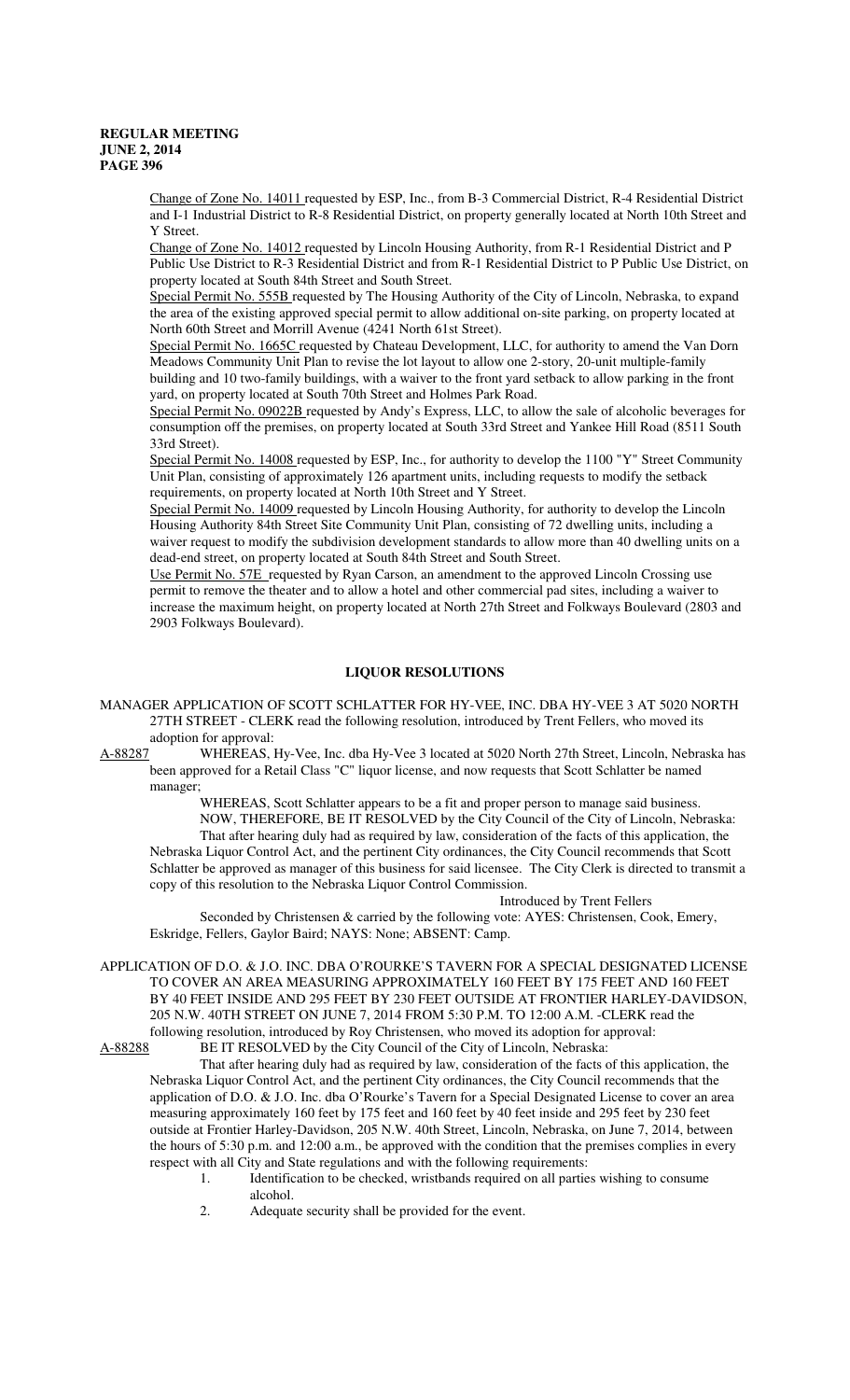3. The area requested for the permit shall be separated from the public by a fence or other means.

4. Responsible alcohol service practices shall be followed.

BE IT FURTHER RESOLVED the City Clerk is directed to transmit a copy of this resolution to the Nebraska Liquor Control Commission.

Introduced by Roy Christensen

Seconded by Cook & carried by the following vote: AYES: Christensen, Cook, Emery, Eskridge, Fellers, Gaylor Baird; NAYS: None; ABSENT: Camp.

APPLICATION OF FRIENDS OF PIONEERS PARK NATURE CENTER FOR A SPECIAL DESIGNATED LICENSE TO COVER AN AREA MEASURING APPROXIMATELY 30 FEET BY 32 FEET INSIDE AND 100 FEET BY 90 OUTSIDE AT PIONEERS PARK NATURE CENTER, 3201 CODDINGTON AVE. ON JUNE 13, 2014 FROM 5:30 P.M. TO 2:00 A.M. - CLERK read the following resolution, introduced by Trent Fellers, who moved its adoption for approval:

A-88289 BE IT RESOLVED by the City Council of the City of Lincoln, Nebraska:

That after hearing duly had as required by law, consideration of the facts of this application, the Nebraska Liquor Control Act, and the pertinent City ordinances, the City Council recommends that the application of Friends of Pioneers Park Nature Center for a Special Designated License to cover an area measuring approximately 30 feet by 32 feet inside and 100 feet by 90 feet outside at Pioneers Park Nature Center, 3201 Coddington Ave., Lincoln, Nebraska, on June 13, 2014, between the hours of 5:30 p.m. and 2:00 a.m., be approved with the condition that the premises complies in every respect with all City and State regulations and with the following requirements:

1. Identification to be checked, wristbands required on all parties wishing to consume

- alcohol.
	-
- 2. Adequate security shall be provided for the event. 3. The area requested for the permit shall be separated from the public by a fence or other
- means.

4. Responsible alcohol service practices shall be followed.

BE IT FURTHER RESOLVED the City Clerk is directed to transmit a copy of this resolution to the Nebraska Liquor Control Commission.

Introduced by Trent Fellers Seconded by Christensen & carried by the following vote: AYES: Christensen, Cook, Emery, Eskridge, Fellers, Gaylor Baird; NAYS: None; ABSENT: Camp.

APPLICATION OF GLACIAL TILL VINEYARD & WINERY, LLC FOR A SPECIAL DESIGNATED LICENSE TO COVER AN AREA MEASURING APPROXIMATELY 10 FEET BY 10 AT THE OLD CHENEY FARMERS MARKET, 5500 OLD CHENEY ROAD, ON JUNE 8, JUNE 22, JULY 6, JULY 20, AUGUST 3, AND AUGUST 17, 2014 FROM 10:00 A.M. TO 2:00 P.M. - CLERK read the following resolution, introduced by Trent Fellers, who moved its adoption for approval:

A-88290 BE IT RESOLVED by the City Council of the City of Lincoln, Nebraska:

That after hearing duly had as required by law, consideration of the facts of this application, the Nebraska Liquor Control Act, and the pertinent City ordinances, the City Council recommends that the application of Glacial Till Vineyard & Winery for a Special Designated License to cover an area measuring approximately 10 feet by 10 feet at the Old Cheney Farmers Market, 5500 Old Cheney Road, Lincoln, Nebraska, on June 8, June 22, July 6, July 20, August 3, and August 17, 2014, between the hours of 10:00 a.m. and 2:00 p.m., be approved with the condition that the premises complies in every respect with all City and State regulations and with the following requirements:

1. Identification to be checked, wristbands required on all parties wishing to consume alcohol.

- 2. Adequate security shall be provided for the event.
- 3. The area requested for the permit shall be separated from the public by a fence or other

means.

4. Responsible alcohol service practices shall be followed.

BE IT FURTHER RESOLVED the City Clerk is directed to transmit a copy of this resolution to the Nebraska Liquor Control Commission.

Introduced by Trent Fellers

Seconded by Christensen & carried by the following vote: AYES: Christensen, Cook, Emery, Eskridge, Fellers, Gaylor Baird; NAYS: None; ABSENT: Camp.

APPLICATION OF GLACIAL TILL VINEYARD & WINERY, LLC FOR A SPECIAL DESIGNATED LICENSE TO COVER AN AREA MEASURING APPROXIMATELY 130 FEET BY 70 FEET INSIDE AND 20 FEET BY 15 FEET OUTSIDE AT WENZL'S COLLISION CENTER, 4515 NORTH 62ND STREET ON JUNE 14, 2014 FROM 4:00 P.M. TO 10:00 P.M. - CLERK read the following resolution, introduced by Trent Fellers, who moved its adoption for approval:

A-88291 BE IT RESOLVED by the City Council of the City of Lincoln, Nebraska:

That after hearing duly had as required by law, consideration of the facts of this application, the Nebraska Liquor Control Act, and the pertinent City ordinances, the City Council recommends that the application of Glacial Till Vineyard & Winery for a Special Designated License to cover an area measuring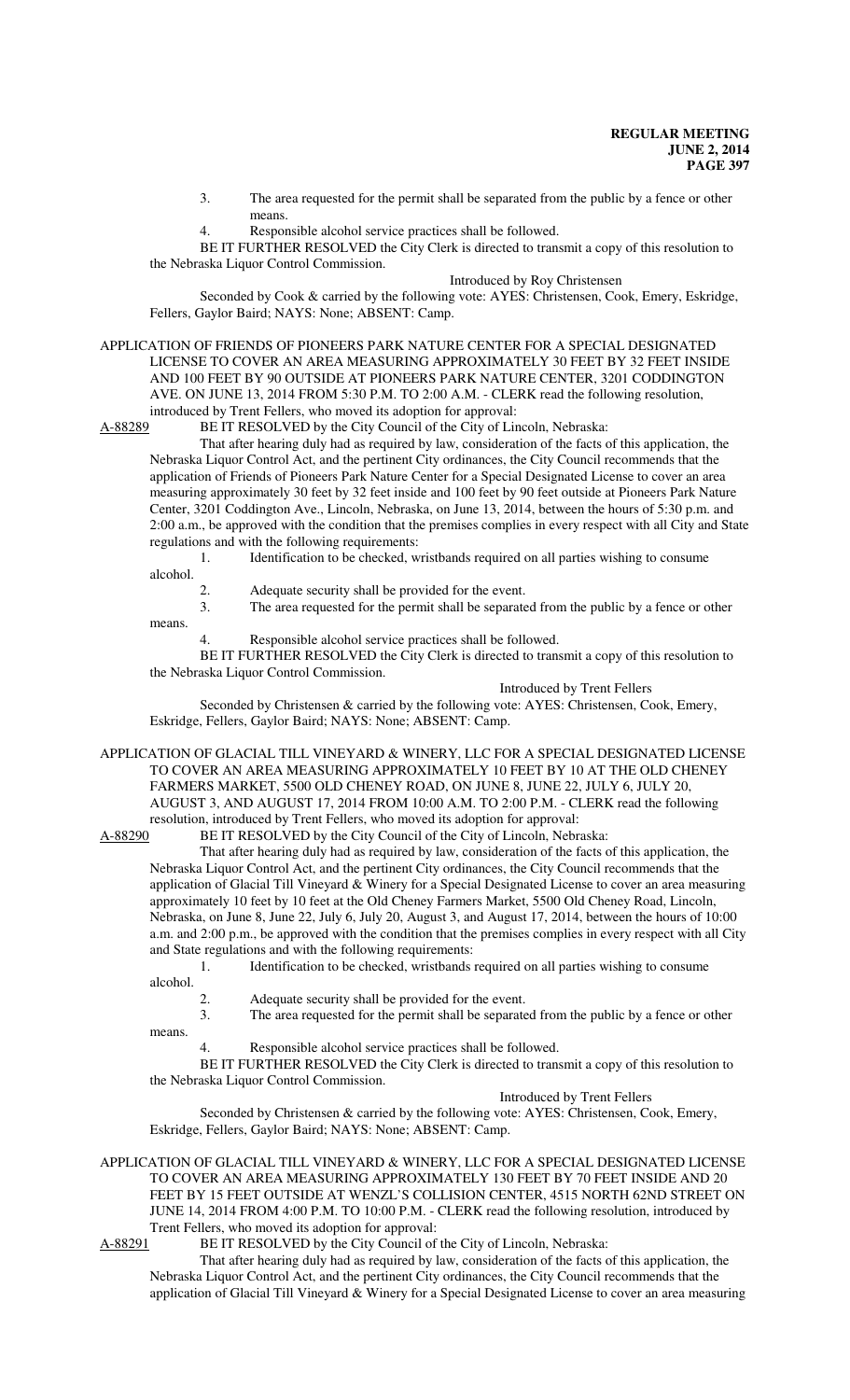approximately 130 feet by 70 feet inside and 20 feet by 15 feet outside at Wenzl's Collision Center, 4515 North 62nd Street, Lincoln, Nebraska, on June 14, 2014, between the hours of 4:00 p.m. and 10:00 p.m., be approved with the condition that the premises complies in every respect with all City and State regulations and with the following requirements:

1. Identification to be checked, wristbands required on all parties wishing to consume alcohol.

2. Adequate security shall be provided for the event.

3. The area requested for the permit shall be separated from the public by a fence or other

means.

4. Responsible alcohol service practices shall be followed.

BE IT FURTHER RESOLVED the City Clerk is directed to transmit a copy of this resolution to the Nebraska Liquor Control Commission.

Introduced by Trent Fellers

Seconded by Christensen & carried by the following vote: AYES: Christensen, Cook, Emery, Eskridge, Fellers, Gaylor Baird; NAYS: None; ABSENT: Camp.

APPLICATION OF GNS CORP. DBA CAPPY'S FOR A SPECIAL DESIGNATED LICENSE TO COVER AN AREA MEASURING APPROXIMATELY 55 FEET BY 55 FEET IN THE PARKING LOT AT 5560 SOUTH 48TH STREET ON JUNE 8, 2014 FROM 11:00 A.M. TO 3:00 P.M. - CLERK read the following resolution, introduced by Trent Fellers, who moved its adoption for approval:

A-88292 BE IT RESOLVED by the City Council of the City of Lincoln, Nebraska:

That after hearing duly had as required by law, consideration of the facts of this application, the Nebraska Liquor Control Act, and the pertinent City ordinances, the City Council recommends that the application of GNS Corp. dba Cappy's for a Special Designated License to cover an area measuring approximately 55 feet by 55 feet in the parking lot at 5560 South 48th Street, Lincoln, Nebraska, on June 8, 2014, between the hours of 11:00 a.m. and 3:00 p.m., be approved with the condition that the premises complies in every respect with all City and State regulations and with the following requirements: 1. Identification to be checked, wristbands required on all parties wishing to consume

alcohol.

- 
- 2. Adequate security shall be provided for the event.<br>3. The area requested for the permit shall be separate The area requested for the permit shall be separated from the public by a fence or other

means.

4. Responsible alcohol service practices shall be followed.

BE IT FURTHER RESOLVED the City Clerk is directed to transmit a copy of this resolution to the Nebraska Liquor Control Commission.

Introduced by Trent Fellers

Seconded by Christensen & carried by the following vote: AYES: Christensen, Cook, Emery, Eskridge, Fellers, Gaylor Baird; NAYS: None; ABSENT: Camp.

APPLICATION OF HENRY MAC LLC DBA HENRY'S ON SOUTH FOR A SPECIAL DESIGNATED LICENSE TO COVER AN AREA MEASURING APPROXIMATELY 25 FEET BY 30 FEET IN THE PARKING LOT AT 3203 SOUTH STREET ON JUNE 7, 2014 FROM 12:00 P.M. TO 6:00 P.M. -

CLERK read the following resolution, introduced by Trent Fellers, who moved its adoption for approval:<br>A-88293 BE IT RESOLVED by the City Council of the City of Lincoln, Nebraska: BE IT RESOLVED by the City Council of the City of Lincoln, Nebraska:

That after hearing duly had as required by law, consideration of the facts of this application, the Nebraska Liquor Control Act, and the pertinent City ordinances, the City Council recommends that the application of Henry Mac LLC dba Henry's on South for a Special Designated License to cover an area measuring approximately 25 feet by 30 feet in the parking lot at 3203 South Street, Lincoln, Nebraska, on June 7, 2014, between the hours of 12:00 p.m. and 6:00 p.m., be approved with the condition that the premises complies in every respect with all City and State regulations and with the following requirements:

1. Identification to be checked, wristbands required on all parties wishing to consume alcohol.

means.

2. Adequate security shall be provided for the event.<br>3. The area requested for the permit shall be separate

The area requested for the permit shall be separated from the public by a fence or other

4. Responsible alcohol service practices shall be followed.

BE IT FURTHER RESOLVED the City Clerk is directed to transmit a copy of this resolution to the Nebraska Liquor Control Commission.

Introduced by Trent Fellers

Seconded by Christensen & carried by the following vote: AYES: Christensen, Cook, Emery, Eskridge, Fellers, Gaylor Baird; NAYS: None; ABSENT: Camp.

APPLICATION OF OMAHA EXPOSITION & RACING INC. DBA LINCOLN RACE COURSE FOR A SPECIAL DESIGNATED LICENSE TO COVER AN AREA MEASURING APPROXIMATELY 40 FEET BY 80 FEET AT 7055 SOUTH 1ST STREET ON JUNE 7, 2014 FROM 9:00 A.M. TO 12:00 A.M. - CLERK read the following resolution, introduced by Trent Fellers, who moved its adoption for approval: A-88294 BE IT RESOLVED by the City Council of the City of Lincoln, Nebraska: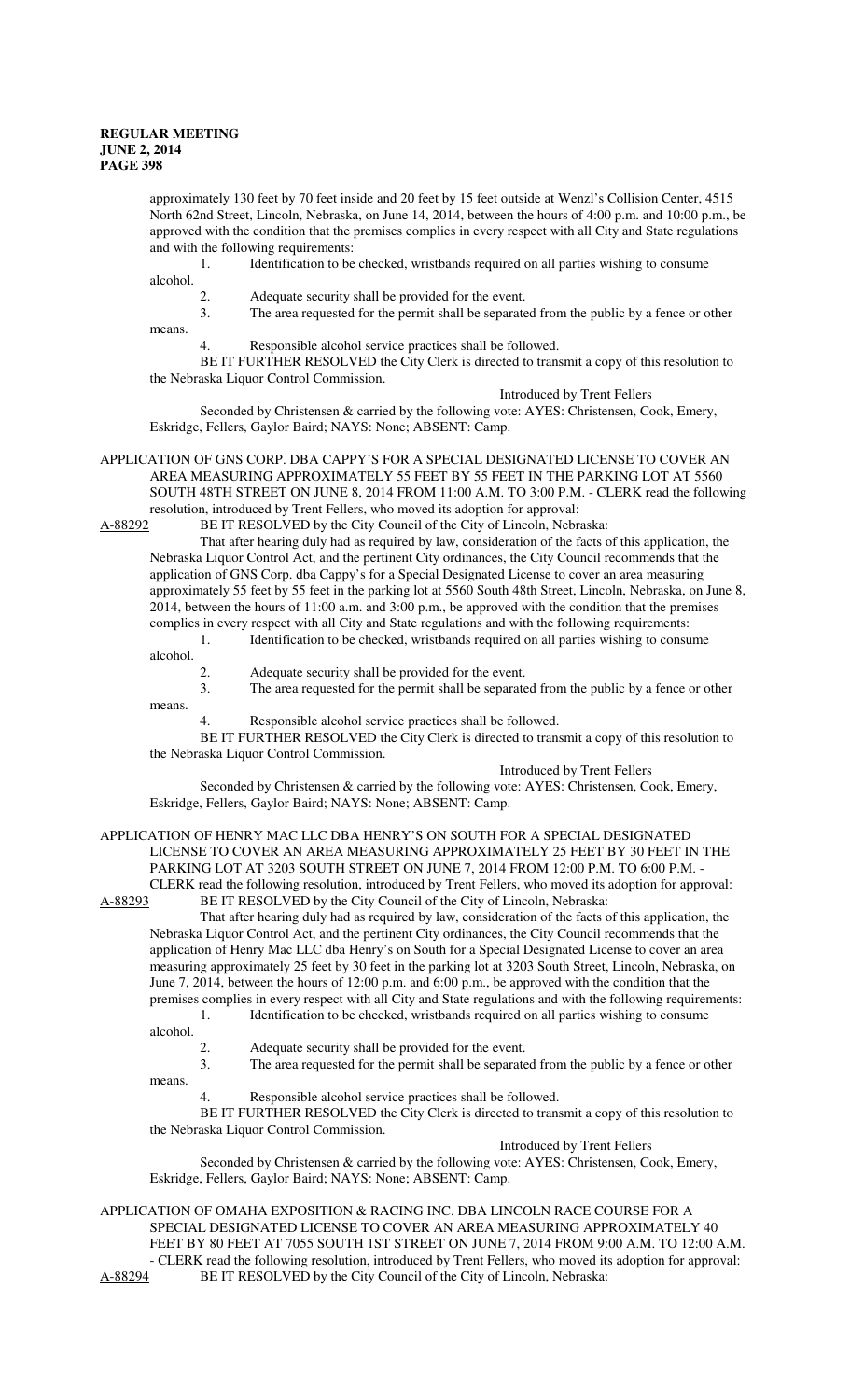That after hearing duly had as required by law, consideration of the facts of this application, the Nebraska Liquor Control Act, and the pertinent City ordinances, the City Council recommends that the application of Omaha Exposition & Racing Inc. dba Lincoln Race Course for a Special Designated License to cover an area measuring approximately 40 feet by 80 feet at 7055 South 1st Street, Lincoln, Nebraska, on June 7, 2014, between the hours of 9:00 a.m. and 12:00 a.m., be approved with the condition that the premises complies in every respect with all City and State regulations and with the following requirements: 1. Identification to be checked, wristbands required on all parties wishing to consume

alcohol.

2. Adequate security shall be provided for the event.

3. The area requested for the permit shall be separated from the public by a fence or other means.

Responsible alcohol service practices shall be followed.

BE IT FURTHER RESOLVED the City Clerk is directed to transmit a copy of this resolution to the Nebraska Liquor Control Commission.

Introduced by Trent Fellers Seconded by Christensen & carried by the following vote: AYES: Christensen, Cook, Emery, Eskridge, Fellers, Gaylor Baird; NAYS: None; ABSENT: Camp.

## **ORDINANCES - 2ND READING & RELATED RESOLUTIONS (as required)**

- COMP. PLAN CONFORMANCE NO. 14008 APPROVING THE WEST VAN DORN REDEVELOPMENT PLAN FOR DEVELOPMENT OF APPROXIMATELY 289 ACRES OF PROPERTY GENERALLY LOCATED BETWEEN CALVERT ST. ON THE SOUTH, ROSE ST. ON THE NORTH, 1ST ST. ON THE WEST AND S. 4TH ST. ON THE EAST. (RELATED ITEMS: 14R-138, 14-55) (ACTION DATE: 6/9/14)
- CHANGE OF ZONE 14008 APPLICATION OF SPEEDWAY PROPERTIES FOR A CHANGE OF ZONE FROM I-1 INDUSTRIAL DISTRICT TO I-1 INDUSTRIAL DISTRICT PUD, ON PROPERTY GENERALLY LOCATED AT PARK BLVD. AND VAN DORN ST., AND APPROVING A DEVELOPMENT PLAN WITH MODIFICATIONS TO THE ZONING ORDINANCE, LAND SUBDIVISION ORDINANCE AND DESIGN STANDARDS TO ALLOW AN INDOOR SPORTS FACILITY AND OUTDOOR SOCCER FIELDS, WITH FUTURE SHOPS AND RETAIL, AND THE SALE OF ALCOHOLIC BEVERAGES FOR CONSUMPTION ON THE PREMISES ON THE UNDERLYING I-1 ZONING DISTRICT. (RELATED ITEMS: 14R-138, 14-55) - CLERK read an ordinance, introduced by Roy Christensen, amending the Lincoln Zoning District Maps attached to and made a part of Title 27 of the Lincoln Municipal Code, as provided by Section 27.05.020 of the Lincoln Municipal Code, by changing the boundaries of the districts established and shown thereon, the second time.
- APPROVING A REAL ESTATE SALES AGREEMENT BETWEEN THE CITY OF LINCOLN AND STANLEY JOU FOR THE SALE OF CITY OWNED PROPERTY GENERALLY LOCATED AT 639 N. 27TH ST - CLERK read an ordinance, introduced by Roy Christensen, approving a Real Estate Sales Agreement between the City of Lincoln and Stanley Jou authorizing the sale of City owned property described as the north half of Lot E, Hawley's Addition to Lincoln, Lancaster County, Nebraska, more commonly known as 639 N. 27th Street, the second time.
- ACCEPTING THE REPORT OF NEW AND PENDING CLAIMS AGAINST THE CITY AND APPROVING DISPOSITION OF CLAIMS SET FORTH FOR THE PERIOD OF MAY 1 - 15, 2014.

## **PUBLIC HEARING - ORDINANCES- 3RD READING**

TEXT AMENDMENT 14003 – AMENDING CHAPTER 27.63 OF THE LINCOLN MUNICIPAL CODE BY AMENDING SECTION 27.63.130 TO CLARIFY THAT THE SECTION APPLIES ONLY TO OUTDOOR RECREATIONAL FACILITIES, TO PROVIDE THAT THE PLANNING COMMISSION MAY ESTABLISH PARKING REQUIREMENTS FOR SUCH OUTDOOR RECREATIONAL FACILITIES AND PROVIDING THAT, AS PART OF THE SPECIAL PERMIT FOR AN OUTDOOR RECREATIONAL FACILITY, THE PLANNING COMMISSION MAY, SUBJECT TO SECTION 27.63.680, PERMIT THE SALE OF ALCOHOLIC BEVERAGES FOR CONSUMPTION ON THE PREMISES AS AN ACCESSORY USE; AND AMENDING SECTION 27.63.680 TO ALLOW THE SALE OF ALCOHOLIC BEVERAGES FOR CONSUMPTION ON THE PREMISES AS AN ACCESSORY USE - PRIOR to reading:

- COOK Moved Motion To Amend #1. Seconded by Christensen.<br>COOK Moved to withdraw Motion To Amend #1.
- Moved to withdraw Motion To Amend #1.
- FELLERS Moved to Delay Action with continued P.H. for 1 week to 6/9/14.

Seconded by Christensen & carried by the following vote: AYES: Christensen, Cook, Emery, Fellers, Gaylor Baird; NAYS: Eskridge; ABSENT: Camp.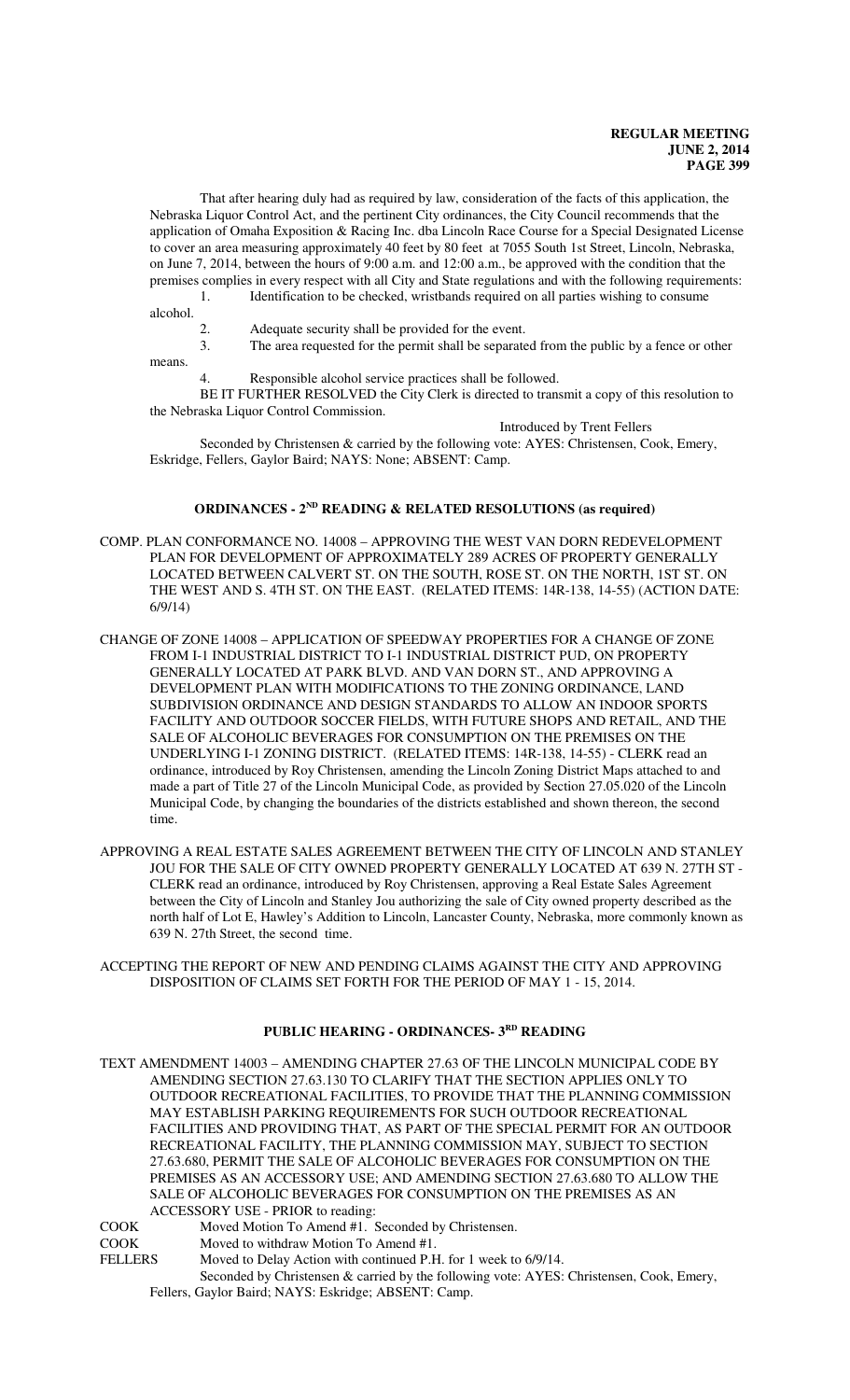CLERK Read the following ordinance, introduced by Jon A. Camp, amending Chapter 27.63 of the Lincoln Municipal Code by amending Section 27.63.130 to clarify that the section applies only to outdoor recreational facilities, to provide that the Planning Commission may establish parking requirements for such outdoor recreational facilities based on a determination of the parking needs and operation of the proposed uses, and providing that, as part of the special permit for an outdoor recreational facility, the Planning Commission may, subject to applicable locational requirements of Section 27.63.680, permit the sale of alcoholic beverages for consumption on the premises as an accessory use; amending Section 27.63.680 to allow the sale of alcoholic beverages for consumption on the premises as an accessory use to an outdoor recreational facility as part of a separate special permit for the outdoor recreational facility under Section 27.63.130; and repealing Sections 27.63.130; and repealing Sections 27.63.130 and 27.63.680 of the Lincoln Municipal Code as hitherto existing, the third time.

#### **PUBLIC HEARING - RESOLUTIONS**

- SPECIAL PERMIT 1662A APPLICATION OF STAR CITY OPTIMIST YOUTH FOUNDATION TO AMEND THE SITE PLAN FOR A RECREATIONAL FACILITY, TO CHANGE THE HOURS OF OPERATION AND TO ALLOW THE SALE OF ALCOHOL FOR CONSUMPTION ON THE PREMISES, ALONG WITH A REQUESTED WAIVER TO MODIFY THE SIDE AND FRONT YARD SETBACKS ON PROPERTY GENERALLY LOCATED AT SOUTH FOLSOM STREET AND WEST PIONEERS BOULEVARD - PRIOR to reading:<br>FELLERS Moved to Delay Action for
- Moved to Delay Action for 1 week to 6/9/14. Seconded by Christensen & carried by the following vote: AYES: Christensen, Cook, Emery, Eskridge, Fellers, Gaylor Baird; NAYS: None; ABSENT: Camp.

#### **ORDINANCES - 3<sup>RD</sup>** READING & RELATED RESOLUTIONS (as required)

TEXT AMENDMENT 14001 – AMENDING TITLE 27 OF THE LINCOLN MUNICIPAL CODE, THE ZONING CODE, TO CLARIFY THAT DWELLINGS FOR NON-RELATED PERSONS IS NOT AN ALLOWED USE IN THE AG, AGR, OR R-6 ZONING DISTRICTS BY AMENDING SECTION 27.06.080 RELATING TO THE GROUP LIVING USE GROUP TO CHANGE THE DESIGNATION OF DWELLINGS FOR NON-RELATED PERSONS IN SAID USE GROUP TABLE FROM A SPECIAL PERMITTED USE TO A PROHIBITED USE IN THE AG, AGR AND R-6 ZONING DISTRICTS; AND AMENDING SECTION 27.70.020 RELATING TO ADDITIONAL USE REGULATIONS FOR DWELLINGS FOR NON-RELATED PERSONS TO CLARIFY THAT DWELLINGS FOR NON-RELATED PERSONS AS A PERMITTED USE UNDER A COMMUNITY UNIT PLAN IS LIMITED TO THE R-1, R-2, R-3, R-4 AND R-5 ZONING DISTRICTS - CLERK read an ordinance, introduced by Jon A. Camp, amending Title 27 of the Lincoln Municipal Code, The Zoning Code, to clarify that dwellings for non-related persons is not an allowed use in the AG, AGR, or R-6 zoning districts by amending Section 27.06.080 relating to the Group Living Use Group to change the designation of Dwellings for Non-Related Persons in said Use Group Table from a special permitted use to a prohibited use in the AG, AGR and R-6 zoning districts; amending Section 27.70.020 relating to Additional Use Regulations for Dwellings for Non-related Persons to clarify that Dwellings for Non-Related Persons as a permitted use under a community unit plan is limited to the R-1, R-2, R-3, R-4, and R-5 zoning districts; and repealing Sections 27.06.080 and 27.70.020 of the Lincoln Municipal Code as hitherto existing, the third time.

CHRISTENSEN Moved to pass the ordinance as read.

Seconded by Gaylor Baird & carried by the following vote: AYES: Christensen, Cook, Emery, Eskridge, Fellers, Gaylor Baird; NAYS: None; ABSENT: Camp.

The ordinance, being numbered **#20024**, is recorded in Ordinance Book #209, Page .

TEXT AMENDMENT 14002 – AMENDING SUBSECTIONS (A) AND (B) OF SECTION 27.63.680 OF THE LINCOLN MUNICIPAL CODE, SALE OF ALCOHOLIC BEVERAGES FOR CONSUMPTION ON THE PREMISES, TO DEFINE RESTAURANT UNDER SUBSECTION (A), AND TO ADD THE SALE OF ALCOHOLIC BEVERAGES FOR CONSUMPTION ON THE PREMISES OF A RESTAURANT AS A SPECIAL PERMITTED USE IN THE O-3 DISTRICT UNDER SUBSECTION (B) - PRIOR to reading: CHRISTENSEN Moved Bill No. 14-49.

Seconded by Fellers & carried by the following vote: AYES: Christensen, Cook, Emery, Eskridge, Fellers, Gaylor Baird; NAYS: None; ABSENT: Camp.

FELLER Moved to reconsider Bill No. 14-49.

Seconded by Christensen & carried by the following vote: AYES: Christensen, Cook, Emery, Eskridge, Fellers, Gaylor Baird; NAYS: None; ABSENT: Camp.

GAYLOR BAIRD Moved Motion To Amend #1 to amend Bill No. 14-49 in the following manner:

1. On page 2 strike lines 20 - 24.

2. On page 3, line 27, insert a new subsection letter (c) before the word "For" and re-letter the subsequent subsections as (d) and (e).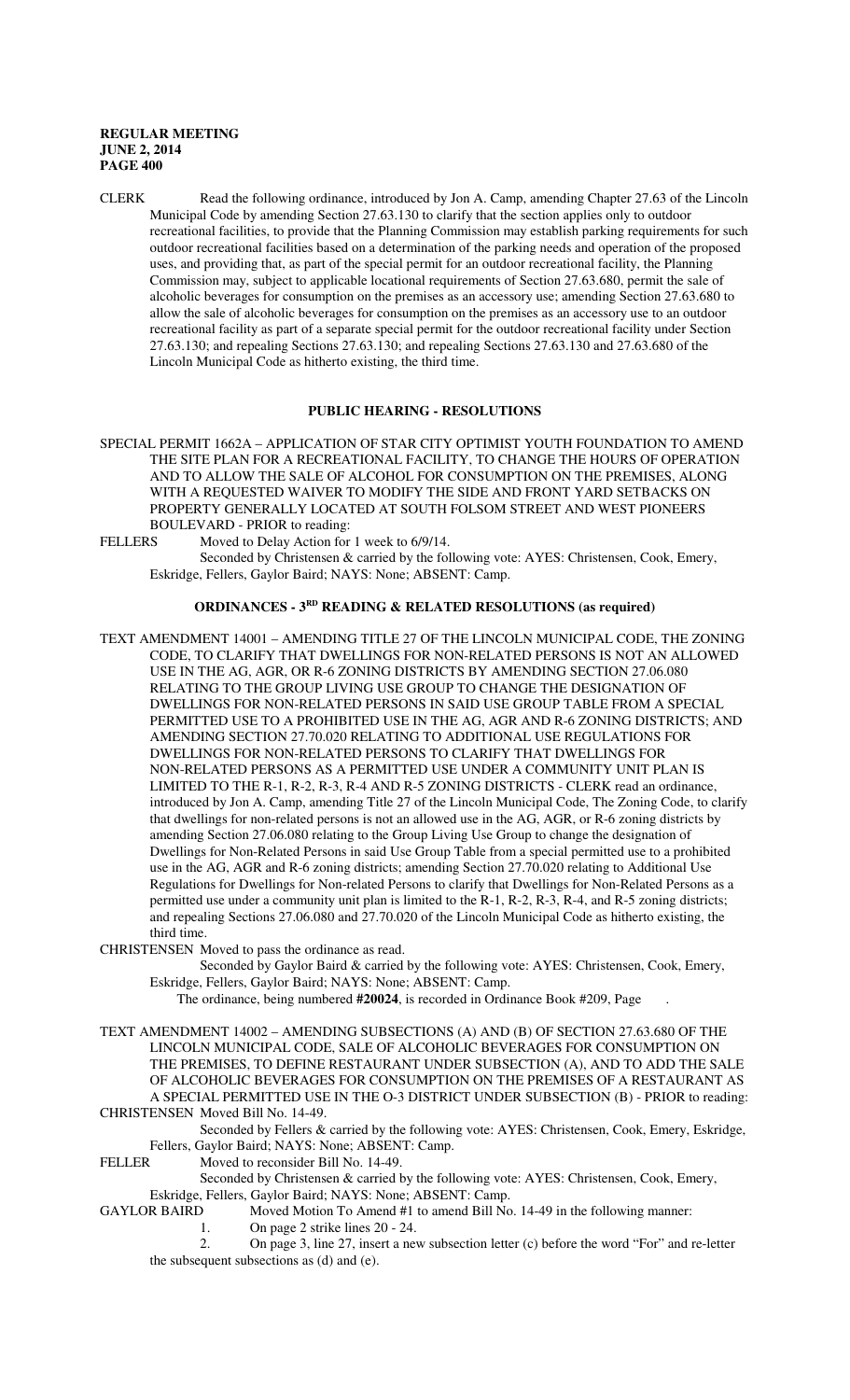3. On page 3, line 27, strike "subsection (b)" and insert in lieu thereof the word section. Seconded by Fellers & carried by the following vote: AYES: Christensen, Cook, Emery, Eskridge, Fellers, Gaylor Baird; NAYS: None; ABSENT: Camp.

CLERK Read the following ordinance, introduced by Jon A. Camp, amending subsections (a) and (b) of Section 27.63.680 of the Lincoln Municipal Code, Sale of Alcoholic Beverages for Consumption On the Premises, to define restaurant under subsection (a), and to add the sale of alcoholic beverages for consumption on the premises of a restaurant as a special permitted use in the O-3 district under subsection (b); and repealing Section 27.63.680 of the Lincoln Municipal Code as hitherto existing, the third time. FINAL VOTE AS AMENDED: AYES: Christensen, Cook, Emery, Eskridge, Fellers, Gaylor Baird; NAYS: None; ABSENT: Camp.

The ordinance, being numbered **#20025**, is recorded in Ordinance Book #209, Page .

CHANGE OF ZONE 14007 – APPLICATION OF EIGER CORPORATION FOR A CHANGE OF ZONE FROM AG AGRICULTURAL DISTRICT TO B-5 PLANNED REGIONAL BUSINESS DISTRICT AND FROM B-5 PLANNED REGIONAL BUSINESS DISTRICT TO H-4 GENERAL COMMERCIAL DISTRICT ON PROPERTY GENERALLY LOCATED AT SOUTH 91ST STREET AND PINE LAKE ROAD. (RELATED ITEMS: 14-51, 14R-130) - CLERK read an ordinance, introduced by Jon A. Camp, amending the Lincoln Zoning District Maps adopted by reference and made a apart of Title 27 of the Lincoln Municipal Code, pursuant to Section 27.05.02 of the Lincoln Municipal Code, by changing the boundaries of the districts established and shown thereon, the third time.

CHRISTENSEN Moved to pass the ordinance as read.

Seconded by Fellers & carried by the following vote: AYES: Christensen, Cook, Emery, Eskridge, Fellers, Gaylor Baird; NAYS: None; ABSENT: Camp.

The ordinance, being numbered **#20026**, is recorded in Ordinance Book #209, Page .

USE PERMIT 140D – APPLICATION OF EIGER CORPORATION TO EXPAND THE BOUNDARY OF THE EXISTING USE PERMIT BY APPROXIMATELY 14.6 ACRES TO ALLOW AN ADDITIONAL 722 DWELLING UNITS, WITH A REQUESTED WAIVER TO ALLOW TANDEM PARKING ASSOCIATED WITH MULTI-FAMILY DWELLINGS, AND TO MODIFY THE MAXIMUM HEIGHT TO 52 FEET, AND TO REMOVE APPROXIMATELY 6.3 ACRES BEING REZONED TO H-4 FOR MINI-WAREHOUSING, ON PROPERTY GENERALLY LOCATED AT SOUTH 91ST STREET AND PINE LAKE ROAD. (RELATED ITEMS: 14-51, 14R-130) - CLERK read the following resolution, introduced by Jon A. Camp, and moved by Roy Christensen for adoption:

A-88295 WHEREAS, Eiger Corporation has submitted an application in accordance with Section 27.64.010 of the Lincoln Municipal Code designated as Use Permit No. 140D to amend the use permit for Prairie Lake Regional Shopping Center to expand the boundary of the existing use permit by approximately 14.6 acres to allow an additional 722 dwelling units, with a requested waiver to allow tandem parking associated with multi-family dwellings, and to modify the maximum height to 52 feet, and to remove approximately 6.3 acres being re-zoned to H-4 for mini-warehousing, on property generally located at South 91st Street and Pine Lake Road, legally described as follows:

Lots 2 and 2, Block 1, and Outlot "O", Appian Way Addition; Lot 1, Appian Way 1st Addition; Lot 1, Appian Way 2nd Addition; Lot 1, Appian Way 3rd Addition; Lots 1, 2 and 3, Appian Way 4th Addition; Lots 1, 2 and 3, Appian Way 5th Addition; Lots 1 and 2, Outlot "A", Appian Way 6th Addition; Lots 1, 2, 3, 4 and 5, Outlot "A", Appian Way 7th Addition; Lots 1 and 2, Appian Way 9th Addition; Lots 1 and 2, Outlot "A", Appian Way 11th Addition; Lot 2, Appian Way 12th Addition; Lot 1 and Outlot "A", Appian Way 13th Addition; Lots 1, 2, 3 and 4, Outlot "A", part of Outlot "B", Appian Way 14th Addition; and Lot 117 Irregular Tract, all located in Section 23, Township 9 North, Range 7 East of the 6th P.M., City of Lincoln, Lancaster County, Nebraska, as more particularly described in Attachment "A" hereto;

WHEREAS, the real property adjacent to the area included within the site plan for this amendment to the use permit will not be adversely affected; and

WHEREAS, said site plan together with the terms and conditions hereinafter set forth are consistent with the intent and purpose of Title 27 of the Lincoln Municipal Code to promote the public health, safety, and general welfare.

NOW, THEREFORE, BE IT RESOLVED by the City Council of the City of Lincoln, Nebraska: That the application of Eiger Corporation, hereinafter referred to as "Permittee", to expand the boundary of the existing use permit by approximately 14.6 acres to allow an additional 722 dwelling units, with a requested waiver to allow tandem parking associated with multi-family dwellings, and to modify the maximum height to 52 feet, and to remove approximately 6.3 acres being re-zoned to H-4 for mini-warehousing, be and the same is hereby granted under the provisions of Section 27.64.010 of the Lincoln Municipal Code upon condition that construction and operation of said development be in substantial compliance with said application, the site plan, and the following additional express terms, conditions, and requirements:

1. This permit expands the site plan for Use Permit 140D adding 722 dwelling units, deletes the area being re-zoned to H-4, and approves waivers to allow for tandem parking associated with multiple-family dwellings, and to increase the maximum height of buildings from 40 feet to 52 feet.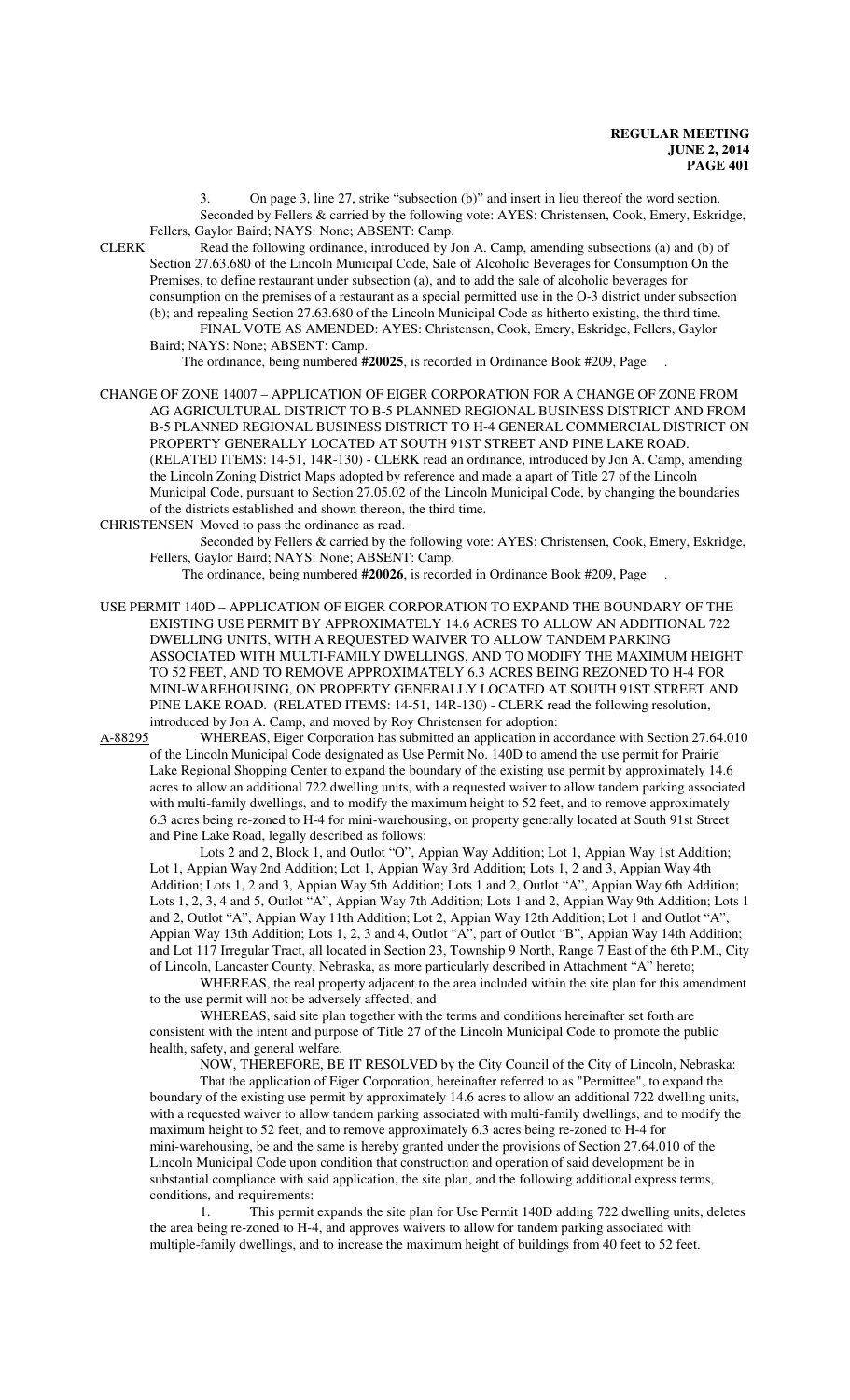2. Before receiving building permits:

a. The Permittee shall submit a revised site plan showing the following revisions: i. Delete General Notes  $#1, 5, 18, 19, 22, 23, 25$  which all re-state code requirements and are redundant.

ii. Revise Waiver Note #1 to state: NO SIDEWALKS ALONG HIGHWAY 2 AND ONLY ALONG ONE SIDE OF PRIVATE ROADWAYS, EXCEPT FOR SOUTH 88TH AND SOUTH 89TH STREETS WHERE SIDEWALKS ARE REQUIRED ON BOTH SIDES. iii. Add a new General Note which states the final site layout for the

apartment complexes to be reviewed by administrative amendment prior to building permits. iv. Show a building envelope surrounding the apartment complexes

adjacent to all property lines based on the applicable setbacks for the zoning district.

b. Final plat(s) are approved by the City.

3. Before occupying the buildings all development and construction is to comply with the approved plans.

4. All privately-owned improvements, including landscaping and recreational facilities, are to be permanently maintained by the Permittee or an appropriately established owners association approved by the City.

5. The site plan accompanying this permit shall be the basis for all interpretations of setbacks, yards, locations of buildings, location of parking and circulation elements, and similar matters.

6. This resolution's terms, conditions, and requirements bind and obligate the Permittee, its successors and assigns.

7. The applicant shall sign and return the letter of acceptance to the City Clerk. This step should be completed within 60 days following the approval of the special permit. The City Clerk shall file a copy of the resolution approving the special permit and the letter of acceptance with the Register of Deeds, filing fees therefor to be paid in advance by the Permittee. Building permits will not be issued unless the letter of acceptance has been filed.

8. The site plan as approved with this resolution voids and supersedes all previously approved site plans; however, the terms and conditions of all resolutions approving previous permits remain in force except as specifically amended by this resolution.

Introduced by Jon A. Camp

Seconded by Fellers & carried by the following vote: AYES: Christensen, Cook, Emery, Eskridge, Fellers, Gaylor Baird; NAYS: None; ABSENT: Camp.

COMP. PLAN AMENDMENT 14002 – AMENDING THE 2040 LINCOLN-LANCASTER COUNTY COMPREHENSIVE PLAN TO CHANGE APPROXIMATELY 61 ACRES OF LAND FROM URBAN RESIDENTIAL TO COMMERCIAL, GREEN SPACE AND ENVIRONMENTAL RESOURCES, ON PROPERTY GENERALLY LOCATED SOUTHWEST OF THE INTERSECTION OF WEST CHARLESTON STREET AND SUN VALLEY BOULEVARD. (RELATED ITEMS: 14R-131, 14-52, 14R-132) - PRIOR to reading:

FELLERS Moved to Delay Action for 1 week to 6/9/14. Seconded by Christensen & carried by the following vote: AYES: Christensen, Cook, Emery, Eskridge, Fellers, Gaylor Baird; NAYS: None; ABSENT: Camp.

- CHANGE OF ZONE 14009 APPLICATION OF OAK LAKE DEVELOPMENT, LLC FOR A CHANGE OF ZONE FROM R-3 RESIDENTIAL DISTRICT AND I-1 INDUSTRIAL DISTRICT TO B-2 PLANNED NEIGHBORHOOD BUSINESS DISTRICT ON PROPERTY GENERALLY LOCATED SOUTHWEST OF THE INTERSECTION OF WEST CHARLESTON STREET AND SUN VALLEY BOULEVARD. (RELATED ITEMS: 14R-131, 14-52, 14R-132) - PRIOR to reading:
- FELLERS Moved to Delay Action for 1 week to 6/9/14. Seconded by Christensen & carried by the following vote: AYES: Christensen, Cook, Emery,
- Eskridge, Fellers, Gaylor Baird; NAYS: None; ABSENT: Camp. CLERK Read an ordinance, introduced by Jon A. Camp, amending the Lincoln Zoning District Maps adopted by reference and made a part of Title 27 of the Lincoln Municipal Code, pursuant to Section 27.05.020 of the Lincoln Municipal Code, by changing the boundaries of the districts established and shown thereon, the third time.

USE PERMIT 14004 – APPLICATION OF OAK LAKE DEVELOPMENT, LLC TO PERMIT OUTDOOR RECREATIONAL FACILITIES AS A SPECIAL PERMITTED USE, TO DEVELOP 75,000 SQ. FT. OF COMMERCIAL USE, 175,000 SQ. FT. OF INDOOR RECREATIONAL FACILITIES AND 275 HOTEL ROOMS, INCLUDING REQUESTED WAIVERS TO MODIFY THE PARKING, SIGNAGE, MAXIMUM HEIGHT, PARKING LOT SCREENING, STREET TREES AND SIDEWALK REQUIREMENTS, ON PROPERTY GENERALLY LOCATED SOUTHWEST OF THE INTERSECTION OF WEST CHARLESTON STREET AND SUN VALLEY BOULEVARD. (RELATED ITEMS: 14R-131, 14-52, 14R-132) - PRIOR to reading:

FELLERS Moved to Delay Action for 1 week to 6/9/14. Seconded by Christensen & carried by the following vote: AYES: Christensen, Cook, Emery, Eskridge, Fellers, Gaylor Baird; NAYS: None; ABSENT: Camp.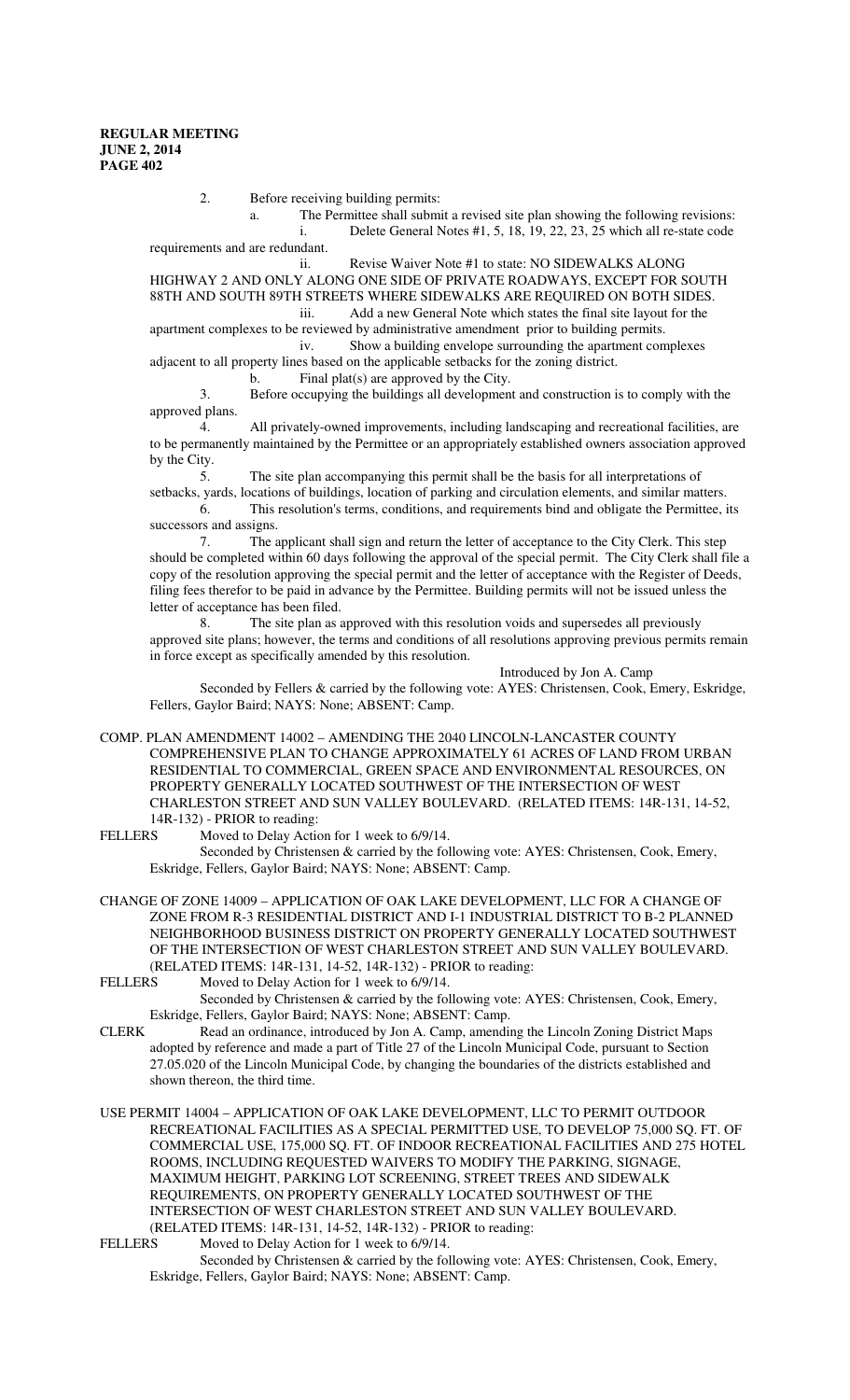APPROVING THE GREAT AMERICAN SPORTS PARK REDEVELOPMENT AGREEMENT BETWEEN THE CITY OF LINCOLN AND GREAT AMERICAN SPORTS PARK, LLC AND OAK LAKE DEVELOPMENT, LLC RELATING TO THE REDEVELOPMENT OF PROPERTY GENERALLY LOCATED BETWEEN SUN VALLEY BOULEVARD ON THE EAST, CHARLESTON STREET AND WEST CHARLESTON STREET ON THE NORTH, THE VIEW STUDENT HOUSING COMPLEX ON THE WEST, AND THE UNION PACIFIC RAIL LINE ON THE SOUTH. (RELATED ITEMS: 14R-134, 14R-135, 14-53, 14-54) - PRIOR to reading:

FELLERS Moved to Delay Action for 1 week to 6/9/14. Seconded by Christensen & carried by the following vote: AYES: Christensen, Cook, Emery, Eskridge, Fellers, Gaylor Baird; NAYS: None; ABSENT: Camp.

AMENDING THE FY 13/14 CIP TO AUTHORIZE AND APPROPRIATE \$2,116,463 IN TIF FUNDS AND \$1,188,889 IN ENHANCED EMPLOYMENT AREA OCCUPATION TAX FOR THE GREAT AMERICAN SPORTS PARK REDEVELOPMENT PROJECT ON PROPERTY GENERALLY LOCATED BETWEEN SUN VALLEY BOULEVARD ON THE EAST, CHARLESTON STREET AND WEST CHARLESTON STREET ON THE NORTH, THE VIEW STUDENT HOUSING COMPLEX ON THE WEST, AND THE UNION PACIFIC RAIL LINE ON THE SOUTH. (RELATED ITEMS: 14R-134, 14R-135, 14-53, 14-54) - PRIOR to reading:<br>FELLERS Moved to Delay Action for 1 week to

Moved to Delay Action for 1 week to 6/9/14. Seconded by Christensen & carried by the following vote: AYES: Christensen, Cook, Emery, Eskridge, Fellers, Gaylor Baird; NAYS: None; ABSENT: Camp.

AUTHORIZING A RETAIL BUSINESS OCCUPATION TAX ON RETAIL BUSINESSES LOCATED WITHIN THE GREAT AMERICAN SPORTS PARK PROJECT'S ENHANCED EMPLOYMENT AREA IDENTIFIED IN THE NORTHWEST CORRIDORS REDEVELOPMENT PLAN FOR OUTDOOR LIGHTED SPORTS FIELDS AND ASSOCIATED PARKING, RESTROOMS AND RELATED IMPROVEMENTS. (RELATED ITEMS: 14R-134, 14R-135, 14-53, 14-54) - PRIOR to reading:

- FELLERS Moved to Delay Action for 1 week to 6/9/14. Seconded by Christensen & carried by the following vote: AYES: Christensen, Cook, Emery, Eskridge, Fellers, Gaylor Baird; NAYS: None; ABSENT: Camp.
- CLERK Read an ordinance, introduced by Jon A. Camp, providing for the levy of a retail business occupation tax; establishing definitions; providing for the administration, collections, returns, delinquencies and recovery of unpaid amounts related to such occupation tax; specifying how such tax revenue will be used; providing a sunset provision for the tax; and related matters, the third time.

AUTHORIZING THE ISSUANCE OF TAX ALLOCATION BONDS AND THE ISSUANCE OF OCCUPATION TAX REVENUE BONDS FOR THE GREAT AMERICAN SPORTS PARK REDEVELOPMENT PROJECT. (RELATED ITEMS: 14R-134, 14R-135, 14-53, 14-54) - PRIOR to reading:

FELLERS Moved to Delay Action for 1 week to 6/9/14. Seconded by Christensen & carried by the following vote: AYES: Christensen, Cook, Emery,

Eskridge, Fellers, Gaylor Baird; NAYS: None; ABSENT: Camp.

CLERK Read an ordinance, introduced by Jon A. Camp, authorizing and providing for the issuance by the City of Lincoln, Nebraska of (a) a tax allocation bond, note or other obligation in an aggregate principal amount not to exceed \$2,116,463 for the purpose of (1) paying the costs of acquiring, purchasing, constructing, reconstructing, improving, extending, rehabilitating, installing, equipping, furnishing and completing certain improvements within the city's sports park redevelopment project area, including acquiring any real estate and/or interests in real estate in connection therewith, and (2) paying the costs of issuance thereof and (b) an occupation tax revenue bond, note or other obligation in an aggregate principal amount to not exceed \$1,188,889 for the purpose of (1) paying the costs of acquiring, purchasing, constructing, reconstructing, improving, extending, rehabilitating, installing, equipping, furnishing and completing certain improvements within the city's sports park redevelopment project area, including acquiring any real estate and/or interests in real estate in connection therewith, and (2) paying the costs of issuance thereof; prescribing the form and certain details of such bonds, notes or other obligations; pledging certain property tax revenue and other revenue to the payment of the principal of and interest on the tax allocation bond, note or other obligation as the same become due; pledging certain occupation tax revenues to the payment of the principal of and interest on the occupation tax revenue bond, note or other obligation as the same become due; limiting payment of such bond, note or other obligation to the revenues specified herein; creating and establishing funds and accounts; delegating, authorizing and directing the finance director to exercise his independent discretion and judgment in determining and finalizing certain terms and provisions of such bonds, notes or other obligations not specified herein; taking other actions and making other covenants and agreements in connection with the foregoing; and related matters, the third time.

#### **ORDINANCES - 1ST READING & RELATED RESOLUTIONS (as required)**

VACATION NO. 06007- VACATING PINE RIDGE LANE IN THE PINE LAKE COMMUNITY UNIT PLAN GENERALLY LOCATED ON THE WEST SIDE OF WESTSHORE DRIVE, HALFWAY BETWEEN NORTHSHORE DRIVE AND EIGER DRIVE - CLERK read an ordinance, introduced by Jonathan Cook,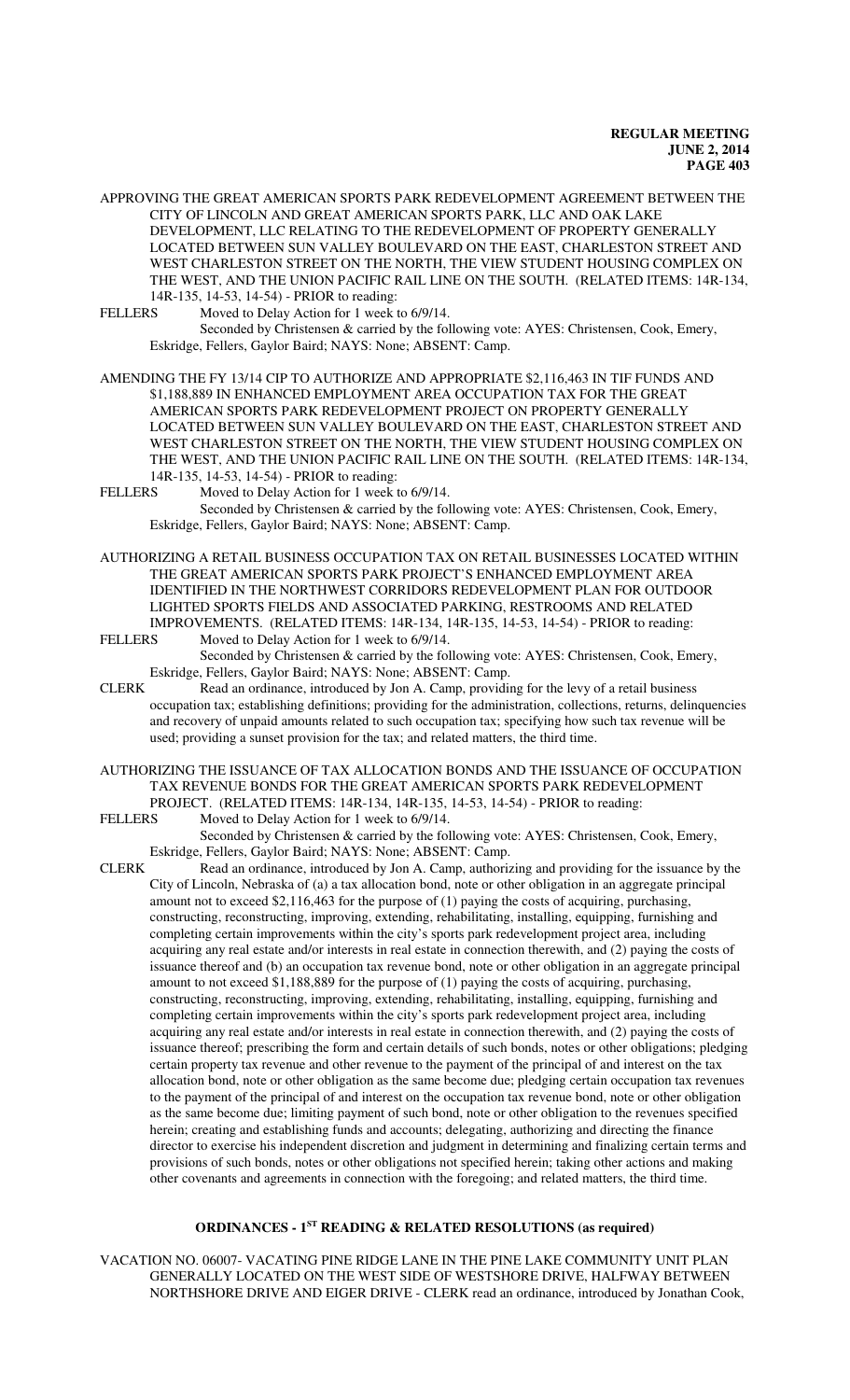vacating Pine Ridge Lane in the Pine Lake Community Unit Plan, generally located on the west side of Westshore Drive, halfway between Northshore Drive and Eiger Drive and retaining title thereto in the City of Lincoln, Lancaster County, Nebraska, the first time.

- ANNEXATION NO. 14002 AMENDING THE LINCOLN CORPORATE LIMITS MAP BY ANNEXING APPROXIMATELY 10.4 ACRES GENERALLY LOCATED SOUTHEAST OF THE INTERSECTION OF SOUTH 70TH STREET AND YANKEE HILL ROAD. (RELATED ITEMS: 14-58, 14-59 & 14-60) - CLERK read an ordinance, introduced by Jonathan Cook, annexing and including the below described land as part of the City of Lincoln, Nebraska and amending the Corporate Limits Map attached to and made a part of Ordinance No. 18208, to reflect the extension of the corporate limits boundary of the City of Lincoln, Nebraska established and shown thereon, the first time.
- CHANGE OF ZONE 05068D AMENDING THE WOODLANDS AT YANKEE HILL PLANNED UNIT DEVELOPMENT FOR A CHANGE OF ZONE FROM AG AGRICULTURAL DISTRICT TO R-3 RESIDENTIAL DISTRICT PUD TO EXPAND THE AREA OF THE PUD, AND FROM R-3 RESIDENTIAL DISTRICT PUD TO R-3 RESIDENTIAL DISTRICT TO REDUCE THE AREA OF THE PUD, GENERALLY LOCATED BETWEEN SOUTH 70TH STREET AND SOUTH 84TH STREET SOUTH OF YANKEE HILL ROAD; FOR A PLANNED UNIT DEVELOPMENT DISTRICT DESIGNATION ON THE PROPERTY BEING ADDED TO THE PUD; AND FOR APPROVAL OF A DEVELOPMENT PLAN MODIFYING THE ZONING ORDINANCE AND LAND SUBDIVISION ORDINANCE TO ALLOW INCREASES IN THE NUMBER OF DWELLING UNITS FROM 613 TO 675. (RELATED ITEMS: 14-58, 14-59 & 14-60) - CLERK read an ordinance, introduced by Jonathan Cook, amending the Lincoln Zoning District Maps attached to and made a part of Title 27 of the Lincoln Municipal Code, as provided by Section 27.05.020 of the Lincoln Municipal Code, by changing the boundaries of the districts established and shown thereon, the first time.
- STREET NAME CHANGE 12002 RENAMING BUSH AVENUE GENERALLY LOCATED SOUTHEAST OF THE INTERSECTION OF SOUTH 78TH STREET AND YANKEE WOODS DRIVE TO HACIENDA DRIVE. (RELATED ITEMS: 14-58, 14-59 & 14-60) - CLERK read an ordinance, introduced by Jonathan Cook, changing the name of Bush Avenue located southeast of the intersection of South 78th Street and Yankee Woods Drive to Hacienda Drive as recommended by the Street Name Committee, the first time.
- AMENDING SECTION 9.36.025 RELATING TO FIREARMS OFFERED FOR SALE AT RETAIL; ACCESS RESTRICTED, TO PROVIDE THAT AMMUNITION FOR FIREARMS OTHER THAN HANDGUNS IS NOT REQUIRED TO BE SECURED OR INACCESSIBLE WITHOUT ASSISTANCE OF AUTHORIZED SALES PERSONNEL OF THE RETAILER; AND REPEALING SECTION 9.36.025 OF THE LINCOLN MUNICIPAL CODE AS HITHERTO EXISTING - CLERK read an ordinance, introduced by Jonathan Cook, amending Section 9.36.025 relating to Firearms Offered for Sale at Retail; Access Restricted, to provide that ammunition for firearms other than handguns is not required to be secured or inaccessible without assistance of authorized sales personnel of the retailer; and repealing Section 9.36.025 of the Lincoln Municipal Code as hitherto existing, the first time.
- AUTHORIZING THE SALE OF CITY OWNED PROPERTY LOCATED AT 422, 436 AND 444 NORTH  $27^{\text{TH}}$ STREET TO TJK INVESTMENTS INC. PURSUANT TO THE HARTLEY FLATS REDEVELOPMENT AGREEMENT - CLERK read the following ordinance, introduced by Jonathan Cook, authorizing the sale of City owned property located at 422, 436 and 444 North 27th Street, Lincoln, Nebraska, more particularly described on Exhibit A-1 attached hereto, to TJK Investments Inc. pursuant to the Hartley Flats Redevelopment Agreement, the first time.
- VACATION NO. 13004 VACATING PINE TREE LANE FROM NORTH 7TH STREET TO THE END OF THE PINE TREE LANE CUL-DE-SAC, GENERALLY LOCATED AT NORTH 7TH STREET AND PINE TREE LANE - CLERK read an ordinance, introduced by Jonathan Cook, vacating Pine Tree Lane from North 7th Street to the end of the Pine Tree Lane cul-de-sac, generally located at North 7th Street and Pine Tree Lane, and retaining title thereto in the City of Lincoln, Lancaster County, Nebraska, the first time.
- APPROVING THE SPEEDWAY SPORTING VILLAGE REDEVELOPMENT AGREEMENT BETWEEN B & J PARTNERSHIP, LTD AND THE CITY OF LINCOLN RELATING TO THE REDEVELOPMENT OF PROPERTY GENERALLY LOCATED IN THE VICINITY OF WEST VAN DORN ON THE NORTH, PARK BOULEVARD ON THE WEST, BURLINGTON NORTHERN SANTA FE RAILROAD TRACKS ON THE EAST, AND APPROXIMATELY CALVERT STREET ON THE SOUTH. (RELATED ITEMS: 14R-158, 14R-159) - PRIOR to reading:

COOK Moved to Delay 1st Reading on Bill No. 14R-158 for 1 week to 6/9/14. Seconded by Christensen & carried by the following vote: AYES: Christensen, Cook, Emery, Eskridge, Fellers, Gaylor Baird; NAYS: None; ABSENT: Camp.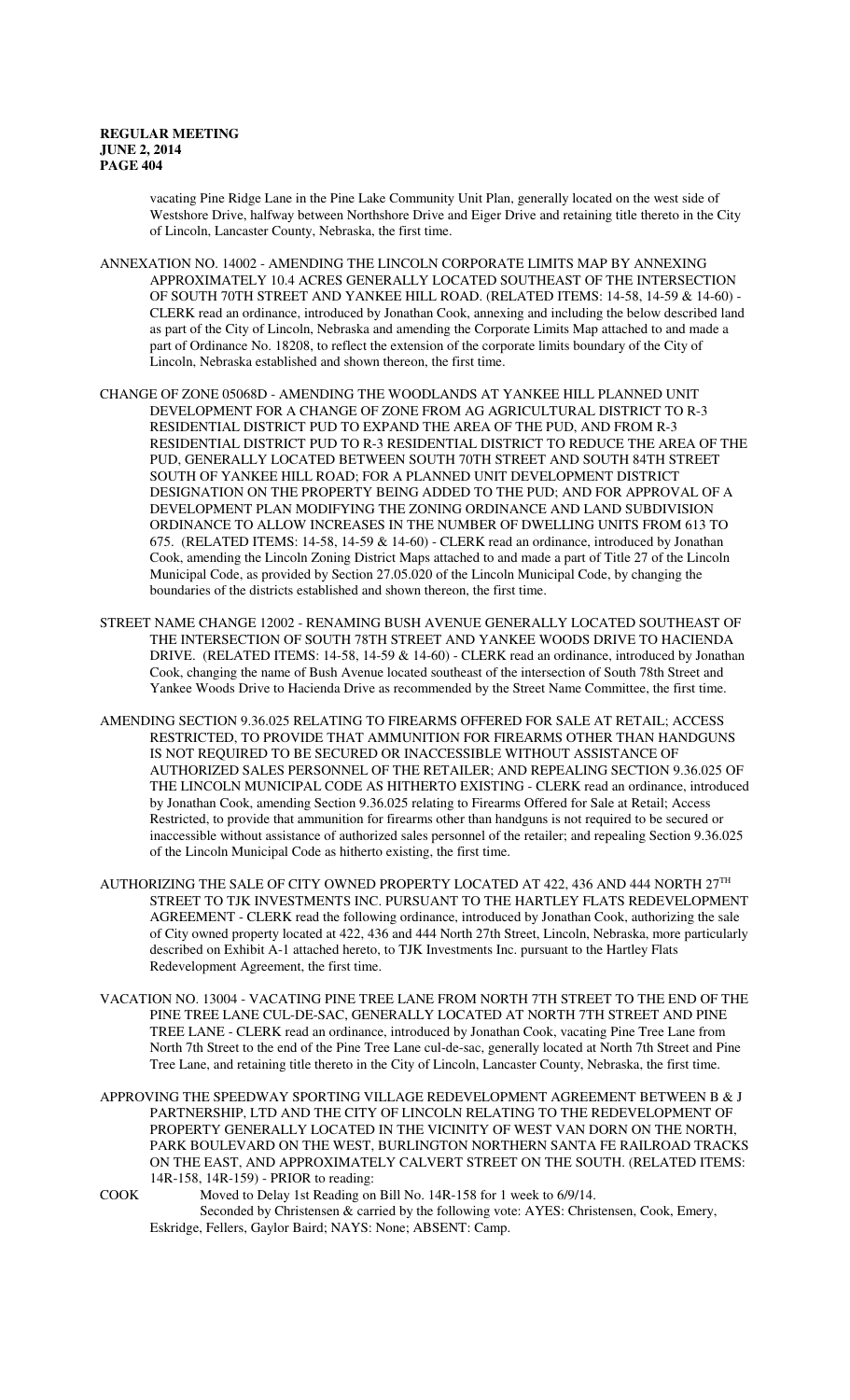AMENDING THE FY 13/14 CIP TO AUTHORIZE AND APPROPRIATE \$4,700,000 IN TIF FUNDS FOR THE SPEEDWAY SPORTING VILLAGE REDEVELOPMENT PROJECT ON PROPERTY GENERALLY LOCATED IN THE VICINITY OF WEST VAN DORN ON THE NORTH, PARK BOULEVARD ON THE WEST, BURLINGTON NORTHERN SANTA FE RAILROAD TRACKS ON THE EAST, AND APPROXIMATELY CALVERT STREET ON THE SOUTH. (RELATED ITEMS: 14R-158, 14R-159) - PRIOR to reading:

COOK Moved to Delay 1st Reading on Bill No. 14R-159 for 1 week to 6/9/14. Seconded by Christensen & carried by the following vote: AYES: Christensen, Cook, Emery, Eskridge, Fellers, Gaylor Baird; NAYS: None; ABSENT: Camp.

AUTHORIZING THE ISSUANCE OF TAX ALLOCATION BONDS WITH A TOTAL NOT TO EXCEED \$4,700,000 FOR THE CITY OF LINCOLN, SPEEDWAY SPORTING VILLAGE REDEVELOPMENT PROJECT - CLERK read the following resolution, introduced by Jonathan Cook, authorizing and providing for the issuance of city of Lincoln, Nebraska tax allocation bonds, notes or other obligations, in one or more taxable or tax-exempt series, in an aggregate principal amount not to exceed \$4,700,000 for the purpose of (1) paying the costs of acquiring, purchasing, constructing, reconstructing, improving, extending, rehabilitating, installing, equipping, furnishing and completing certain improvements within the city's sporting village redevelopment project area, including acquiring any real estate and/or interests in real estate in connection therewith, and (2) paying the costs of issuance thereof; prescribing the form and certain details of the bonds, notes or other obligations; pledging certain tax revenue and other revenue to the payment of the principal of and interest on the bonds, notes or other obligations as the same become due; limiting payment of the bonds, notes or other obligations to such tax revenues; creating and establishing funds and accounts; delegating, authorizing and directing the finance director to exercise his independent discretion and judgment in determining and finalizing certain terms and provisions of the bonds, notes or other obligations not specified herein; taking other actions and making other covenants and agreements in connection with the foregoing; and related matters, the first time.

## **RESOLUTIONS - 1ST READING**

- APPROVING AN INTERLOCAL MASTER FACILITY USE AGREEMENT BETWEEN LINCOLN PUBLIC SCHOOLS AND THE CITY OF LINCOLN ESTABLISHING AN EQUITABLE METHOD FOR SHARING COSTS ASSOCIATED WITH SHARED USE OF FACILITIES MANAGED BY EACH OF THE PARTIES.
- AUTHORIZING B&J PARTNERSHIP LTD. TO OCCUPY A PORTION OF THE PUBLIC RIGHT-OF-WAY AT MCKINNEY'S IRISH PUB AT 151 NORTH 8TH STREET FOR USE AS A SIDEWALK CAFÉ.
- APPROVING AN AGREEMENT BETWEEN THE CITY OF LINCOLN, ON BEHALF OF THE LINCOLN-LANCASTER COUNTY HEALTH DEPARTMENT, AND CEDARS YOUTH SERVICES FOR THE HEALTHY FAMILIES AMERICA PROGRAM TO PROVIDE HOME VISITING SERVICES TO PROMOTE POSITIVE PARENTING FOR A TERM OF MARCH 1, 2014 THROUGH JUNE 30, 2015. (CONSENT)
- APPROVING SUPPLEMENTAL AGREEMENT #1 TO THE PRELIMINARY ENGINEERING AND NATIONAL ENVIRONMENTAL POLICY ACT SERVICES AGREEMENT BETWEEN THE CITY OF LINCOLN AND ALFRED BENESCH & COMPANY TO ESTABLISH VARIOUS DUTIES AND FUNDING RESPONSIBILITIES FOR A FEDERAL AID PROJECT FOR PROJECT NO. HSIP-5253(1), CN 13227, A SAFETY PROJECT AT NORTH 66TH STREET AND FREMONT STREET.
- COMP. PLAN CONFORMANCE 14009 APPROVING AN AMENDMENT TO THE LINCOLN CENTER REDEVELOPMENT PLAN TO ADD THE "KIECHEL FINE ART GALLERY REDEVELOPMENT PROJECT" FOR RENOVATION OF THE EXISTING BUILDING FOR ADDITIONAL ART GALLERY SPACE INCLUDING AN ART GARDEN ON THE ROOFTOP DECK, ENERGY EFFICIENT WINDOWS AND ENHANCED FACADE LIGHTING IMPROVEMENT ON PROPERTY GENERALLY LOCATED AT 1208 O STREET.
- REAPPOINTING DOUG EMERY TO THE JOINT BUDGET COMMITTEE FOR A TERM EXPIRING MAY 31, 2016. (CONSENT)
- REAPPOINTING DOUG EMERY TO THE LINCOLN-LANCASTER COUNTY BOARD OF HEALTH FOR A TERM EXPIRING MAY 31, 2015. (CONSENT)
- REAPPOINTING CARL ESKRIDGE TO THE MULTI-CULTURAL ADVISORY COMMITTEE FOR A TERM EXPIRING MAY 31, 2017. (CONSENT)
- REAPPOINTING JONATHAN COOK TO THE PARKS AND RECREATION ADVISORY BOARD FOR A TERM EXPIRING MAY 31, 2015. (CONSENT)